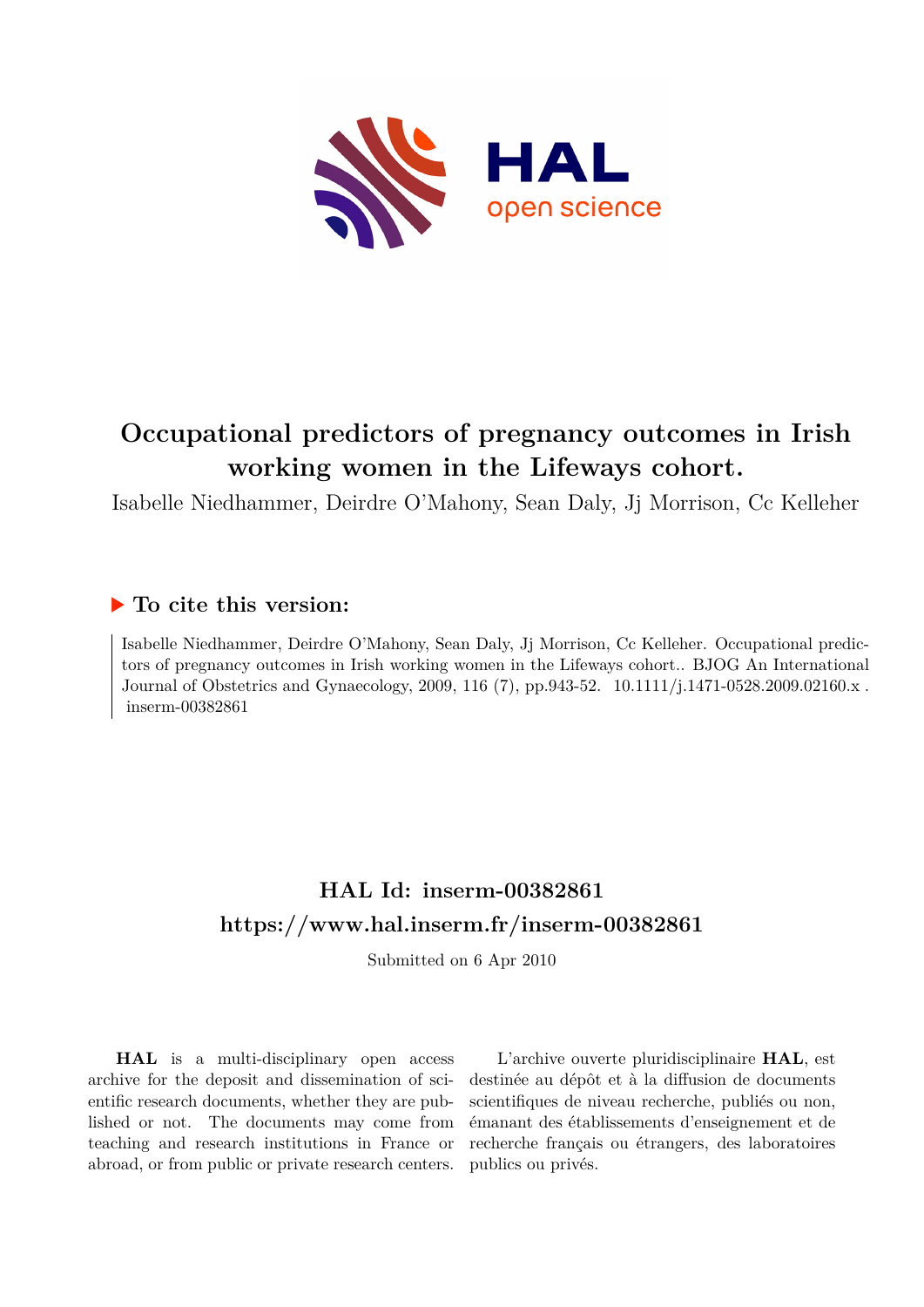## Occupational predictors of pregnancy outcomes in Irish working women in the Lifeways cohort

I NIEDHAMMER, $a,b$  $D O'MAHONY<sup>a</sup>$  S DALY,  $C$ J J MORRISON, d C C KELLEHER,<sup>a</sup> and the Lifeways Cross-Generation Cohort Study Steering Group

<sup>a</sup> UCD School of Public Health  $\&$  Population Science, University College Dublin, Ireland

<sup>b</sup> INSERM, U687-IFR69, Villejuif, France

Coombe Women and Infant's University Hospital, Dublin, Ireland

National University of Galway, Ireland

Correspondence to:

Dr Isabelle Niedhammer

UCD School of Public Health & Population Science

University College Dublin

Woodview House

Belfield, Dublin 4, Ireland

Tel: +353 1 716 3477

Fax: +353 1 716 3421

E-mail: isabelle.niedhammer@inserm.fr

Running title: Occupational predictors of pregnancy outcomes

Word count of abstract: 250 Total word count of text: 4341 (without tables) 4 Tables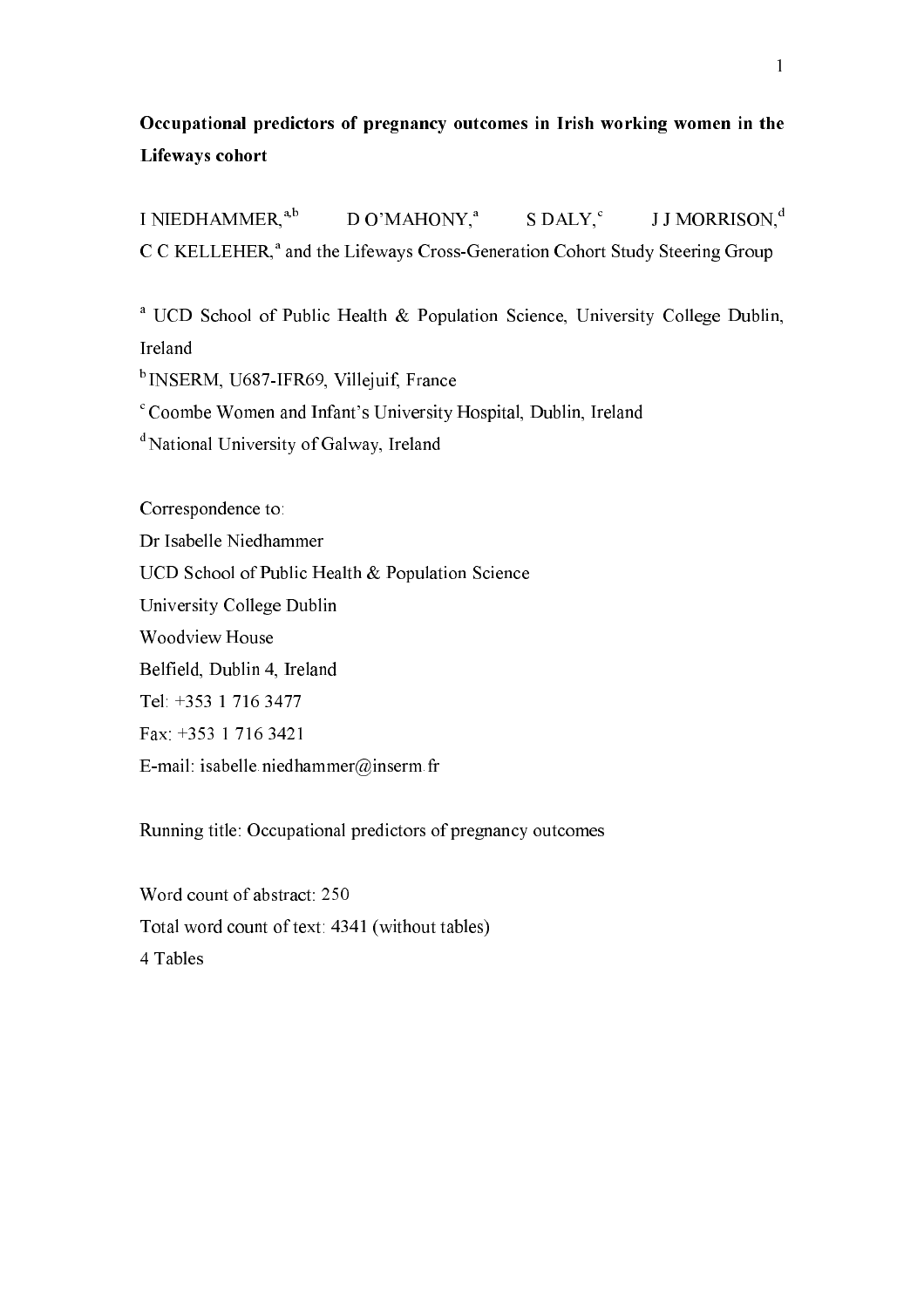### **ABSTRACT**

Objective: The objective of this study was to explore the association between occupational factors and pregnancy outcomes in a prospective cohort of Irish pregnant women.

**Design**: This study has a prospective design.

Population: The Lifeways cohort included 1124 pregnant women, 676 of whom delivered a single baby, and were working at their first prenatal care visit when they filled in a self-administered questionnaire.

Methods: Occupational factors were measured using this questionnaire, and included 8 factors describing job and working conditions. Data including pregnancy outcomes were also obtained from clinical hospital records. Logistic regression analysis was used to adjust for well-known risk factors.

**Main outcome measures**: Birth weight ( $\leq$ 3000g and  $\leq$ 2500g), preterm delivery ( $\leq$ 37 gestation weeks), and small-for-gestational-age.

Results: Significant associations were found between physical work demands and low birth weight (≤2500g), and between working with a temporary contract and preterm delivery. Trends were also observed between working 40 hours or more a week and shift work, and birth weight of 3000g or less. The study of a cumulative index showed that being exposed to at least two of these occupational factors significantly predicted birth weight of ≤3000g (OR=2.44, 95% CI:1.17-5.08) and of ≤2500g (OR=4.65, 95% CI:1.08-20.07), and preterm delivery (OR=5.18, 95% CI:1.00-27.01).

Conclusions: Our findings suggest that occupational factors may predict birth weight through their predictive effects on preterm delivery. This is one of the few prospective studies on pregnancy outcomes that include working conditions. As they may be modifiable, occupational factors deserve more attention in relation to birth outcomes.

Keywords: birth weight, occupational factors, pregnancy outcomes, preterm delivery, small-for-gestational-age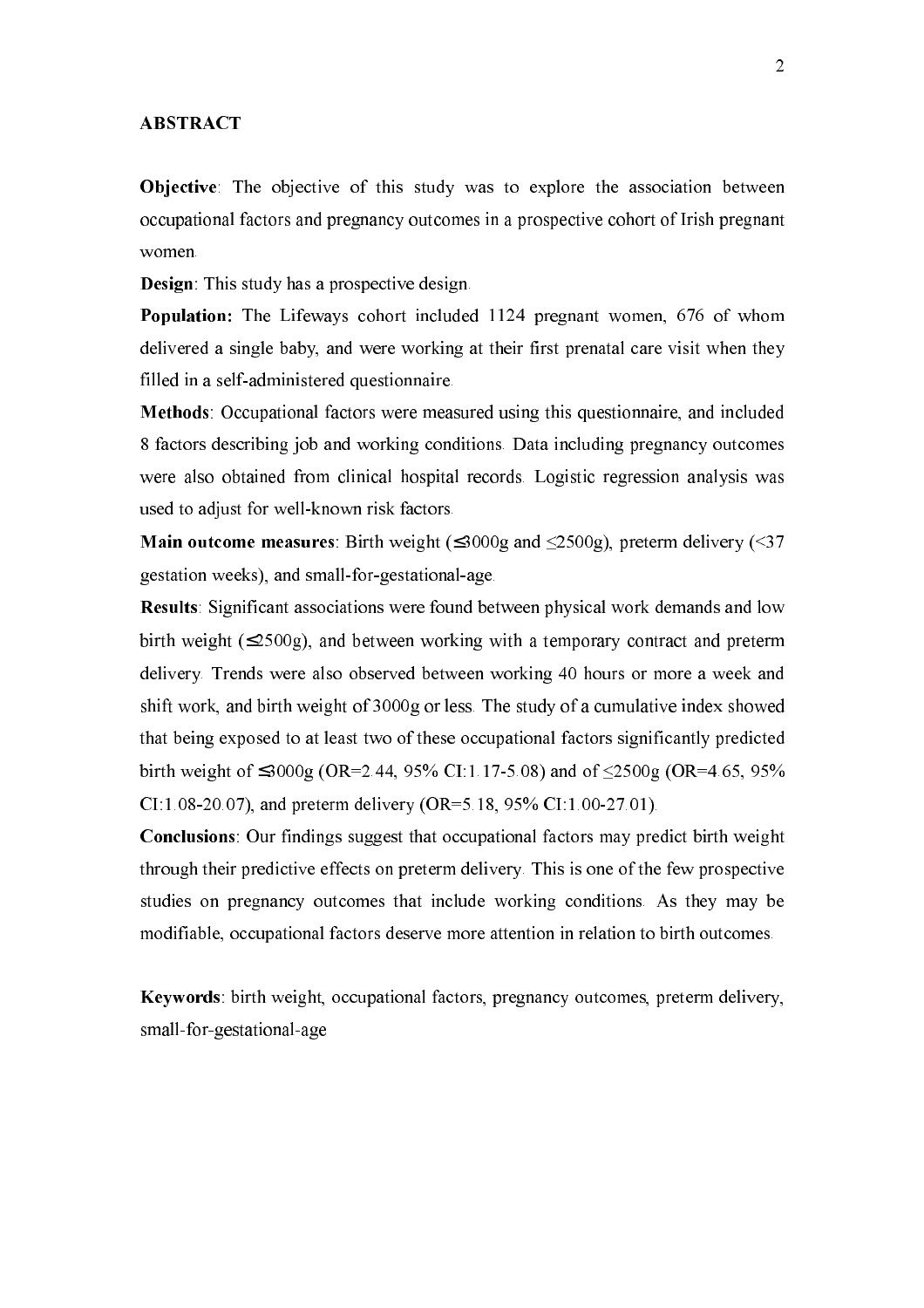### **INTRODUCTION**

Pregnancy outcomes such as low birth weight and preterm delivery are considered to be major risk factors for subsequent morbidity and mortality of newborns.<sup>1</sup> Birth weight may be low either because of premature birth, because of intrauterine growth retardation, or because of a combination of both. Life-course epidemiological evidence suggests that birth weight may be associated with longer-term risk of adult disease and this consequence is not confined to the clinically accepted cut-off point of  $2500g$  for obstetrical outcomes.<sup>2</sup> Although these outcomes may be linked to different mechanisms, a certain number of risk factors of these pregnancy outcomes have been identified such as those related to maternal risk factors (e.g. age, body mass index, behavioural factors, marital status, education) and obstetrical risk factors (e.g. parity, complications, previous events). Nevertheless, it is likely that risk factors remain undiscovered.

As a growing percentage of women work outside home before, during, and after pregnancy in most industrialised countries (in Ireland, the employment rate of women was 59.3% in 2006), work and its related occupational factors deserve to be studied in relation to pregnancy outcomes. Several published literature reviews and metaanalysis have pointed out that physical work demands, long working hours, shift work and/or measures of job stress may be associated with these outcomes.<sup>3-5</sup> However, most previous studies were retrospective or case-control studies, and may suffer from recall bias.<sup>6-22</sup> So far, there have been few prospective studies.<sup>23-28</sup> Furthermore, a large number of studies focused on the impact of occupation or job title on pregnancy outcomes,  $6,18$  or on a reduced number (a maximum of 3 or 4) of occupational factors,<sup>7,9,15,22,23,25,26,28</sup> or on occupational factors evaluated through a job-exposure matrix (i.e. derived from job titles), that may present several shortcomings in terms of exposure misclassification or under-estimation of the actual risk.  $7,15,17$  Finally, most studies did not explore the effects of occupational factors on birth weight, preterm delivery, and small-for-gestational-age simultaneously, but one or two outcomes only, making the interpretation of the results difficult to disentangle the respective contribution of premature birth and intrauterine growth retardation to birth weight. The aim of the present study was to respond to these limitations and provide the first answer to this issue for Irish working women.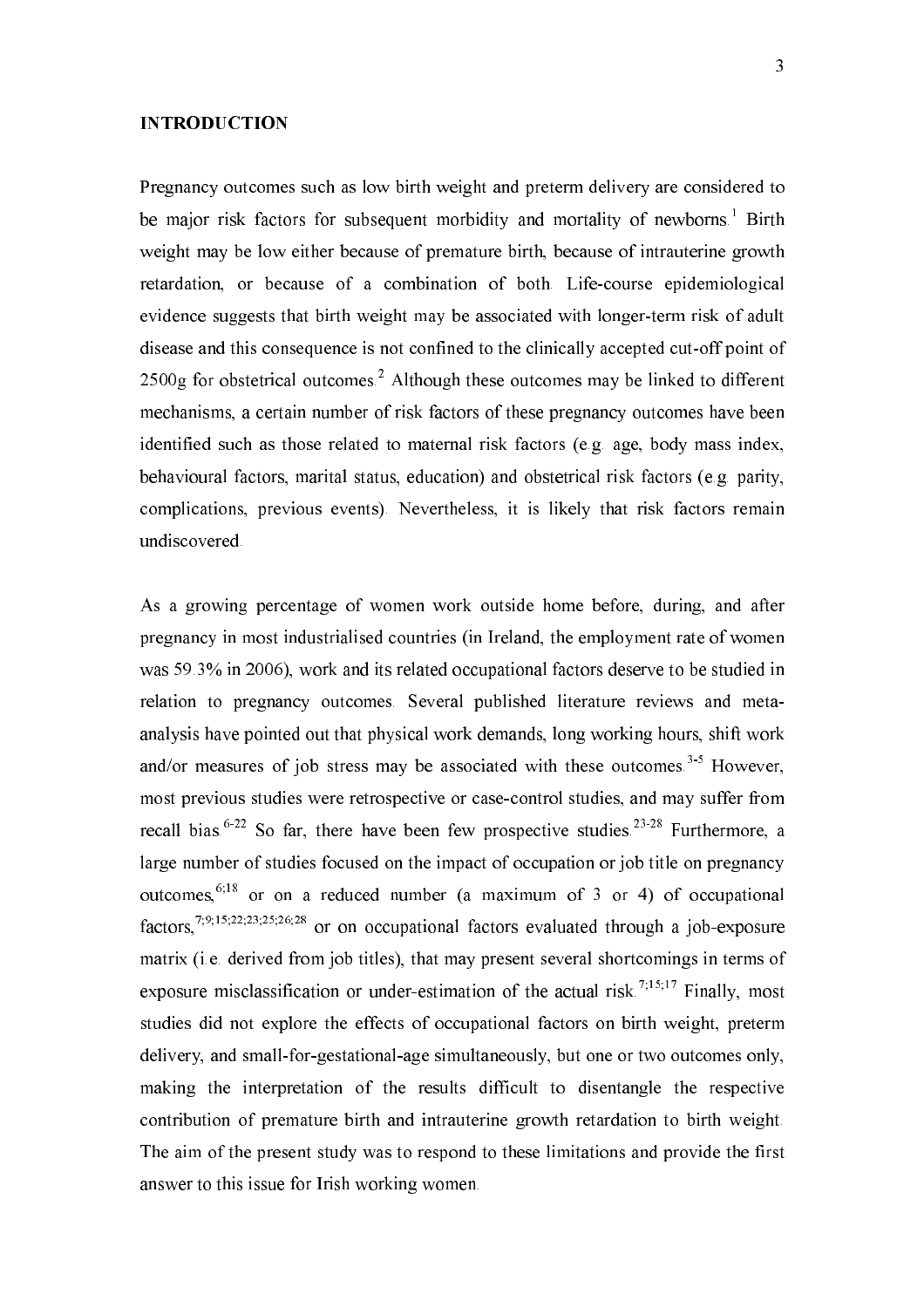The objective of this study was to examine the predictive effects of various occupational factors on the pregnancy outcomes of birth weight, preterm delivery, and small-for-gestational-age in a prospective cohort of working women. This study included a careful consideration of other well-known risk factors.

## **METHODS**

The Lifeways cohort is a prospective study established in  $2001$ .<sup>29-31</sup> It included a sample of 1124 pregnant women, who were recruited at their first maternity hospital booking visit, i.e. between 14 and 16 weeks of pregnancy. Women were selected randomly, and all women were Irish-born (non-Irish women, because of anticipated small numbers in the sample, were excluded). Two regions were chosen, one urban, one rural, and within those regions two major hospitals providing maternity services were selected: University College Hospital Galway (West Ireland) and Coombe Women's Hospital in Dublin (East Ireland). These two hospitals are among the biggest units in Ireland. Comparison between the Lifeways sample and a nationally representative sample of women of the same ages  $(16-44)$  from the Irish SLAN national surveys in  $2002^{32}$  suggests a satisfactory representativeness of the Lifeways sample, on socio-demographic characteristics including employment situation.

Baseline data for mothers were collected using a self-completed questionnaire. This questionnaire included several sections relating to health, lifestyle behaviours, and demographic, occupational and social characteristics. Hospital medical records provided information relating to mothers' health during pregnancy and pregnancy outcomes.

Four pregnancy outcomes derived from hospital records were studied: two outcomes of birth weight  $(\leq 3000g)$  and  $\leq 2500g$  as general measures of adverse pregnancy outcome, preterm delivery (<37 gestation weeks) as a specific measure of prematurity, and small-for-gestational-age. The threshold of  $\leq 3000g$  was included in addition to the one of ≤2500g to give complementary results regarding birth weight especially in relatively small sample sizes,  $23$  and because of its potential long-term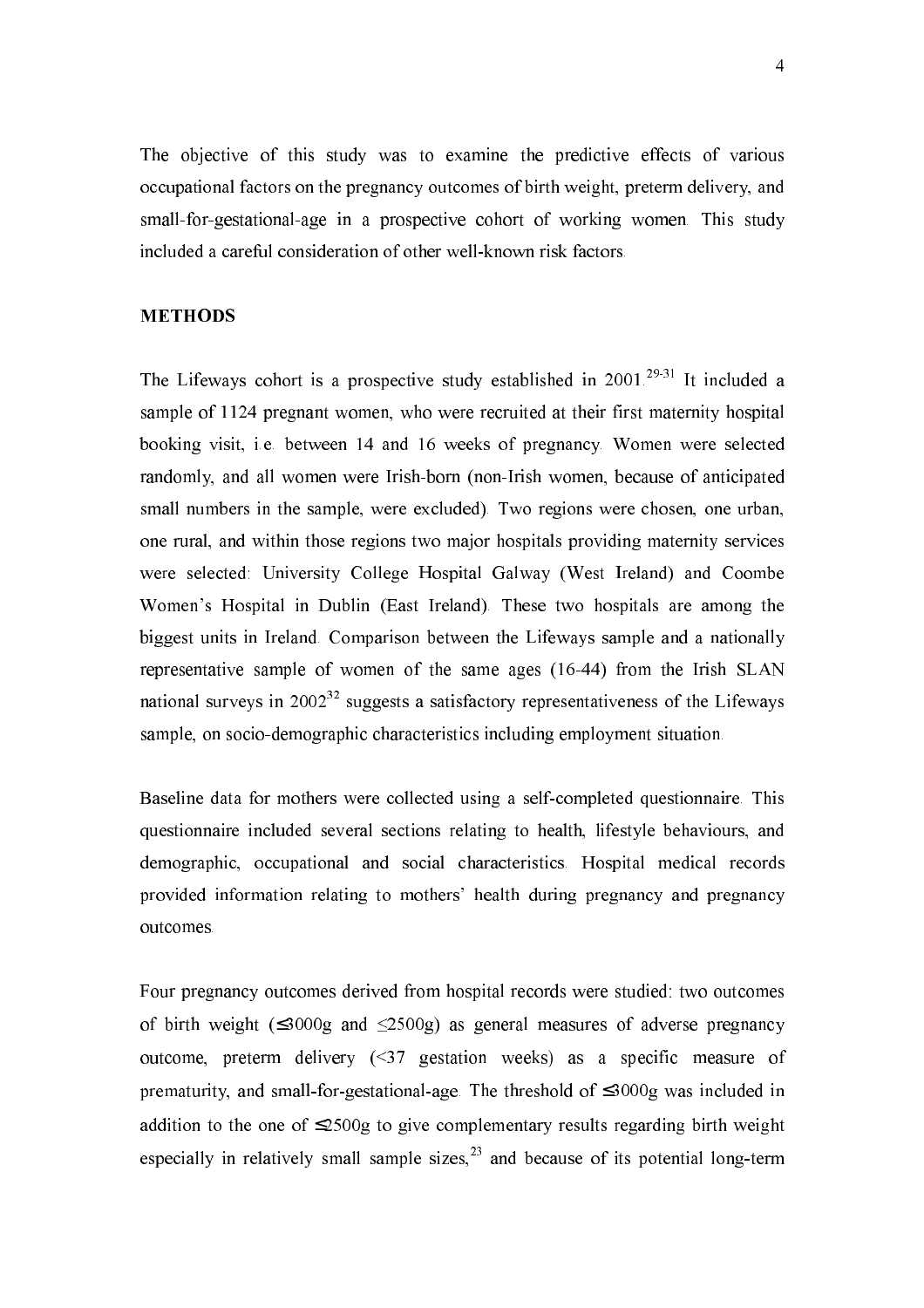association with adult chronic disease outcomes.<sup>2</sup> Gestational age at birth was calculated from the mother's expected delivery date recorded at the booking visit (that was derived from last menstrual period, and clinical examination, as well as in some cases from ultrasounds examination) and the baby's actual date of birth. Small-forgestational-age (SGA) was defined by weight below the  $10<sup>th</sup>$  percentile for gestational age on the basis of gender- and parity-specific standards. As no Irish standards were available, Scottish standards were used.<sup>33</sup>

Eight occupational factors were studied and were extracted from the self-completed questionnaire and were based on the following items: occupation coded using ISCO-08 (International Standard Classification of Occupations – 2008), work contract: permanent/contract post, number of working hours per week, time schedules: no shift work, shift work without night shifts, and shift work with night shifts, physical work demands: job very, fairly, not very, or not at all physically active, job satisfaction: very dissatisfied, dissatisfied, neither satisfied or dissatisfied, satisfied, or very satisfied, job stress: work is a source of stress (frequently, sometimes, only occasionally, or never), and 2 items of job influence: level of influence in deciding what tasks to do, and in deciding how to carry out the tasks (a great deal, a fair amount, a little, or none). This variable was constructed by adding the 2 items. All variables (except occupation) were dichotomised.

Some well-known risk factors were derived from the self-completed questionnaire: maternal age, Body Mass Index (BMI) calculated from the formula: pre-pregnant weight in kilos/(height in metre)<sup>2</sup>, smoking status: non-smoker, ex-smoker, smoker, alcohol consumption calculated from number of days and number of drinks during a typical week, marital status, and educational level as a marker of socioeconomic status. The other risk factors were extracted from hospital records: planned pregnancy, parity, complications during pregnancy: bleeding and/or foetal problems, and region: West/East.

The associations between occupational factors and pregnancy outcomes were studied using the Chi-Square test or Fisher's exact test, the same tests were used to examine the associations between well-known risk factors and pregnancy outcomes. In a first step, logistic regression analysis was used to study simultaneously occupational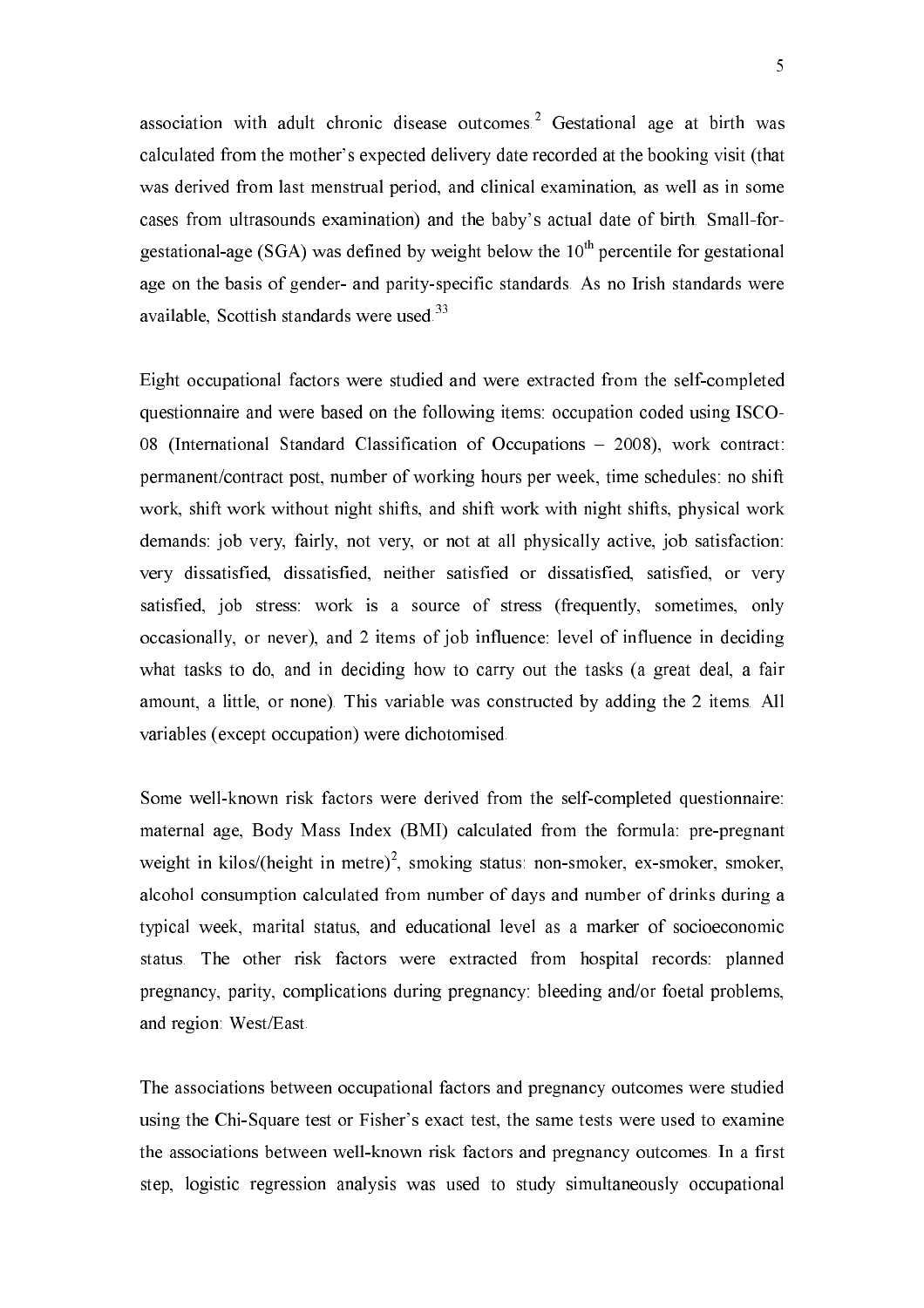factors and well-known risk factors as potential predictive factors of one of the four pregnancy outcomes. Note that parity was not included in the multivariate analysis of SGA, as parity was a criterion in the definition of SGA standards. In a second step, a cumulative index of occupational factors was constructed to study the cumulative impact of occupational exposures on pregnancy outcomes and was examined as a potential predictor of pregnancy outcomes after adjustment for well-known risk factors using logistic regression analysis. The occupational factors included in the first logistic regression models were those associated with at least one pregnancy outcome at a p-value of less than  $0.15$  in the bivariate associations for beta error considerations and/or have already been observed in the literature as being significant risk factors of pregnancy outcomes. The construction of the cumulative index was also based on the selection of occupational factors that were associated with at least one pregnancy outcome at a p-value of less than  $0.15$  in the first logistic regression models. The choice was guided by two considerations; reducing the number of occupational factors in the multivariate analysis and not missing pertinent factors that would have not been associated with pregnancy outcomes at the conventional 5% level for power reasons. Such a strategy has already been used in other studies.<sup>34,35</sup> Odds-ratios (OR) and Wald 95% confidence intervals (CIs) were then calculated to characterise the significance, strength and precision of the associations. Statistical analysis was performed using SAS statistical software.

#### **RESULTS**

The Lifeways cohort included initially a sample of 1124 pregnant women, and 676 of them delivered a single baby and were working at their first prenatal care visit. Miscarriages, stillbirths, neonatal deaths, and twins were excluded from the study.

The description of the sample studied for well-known risk factors and occupational factors is presented in Tables 1 and 2. The prevalences were  $15.42\%$  (N=101) for birth weight of 3000g or less,  $3.21\%$  (N=21) for birth weight of 2500g or less, 4.10% (N=24) for preterm delivery, and  $6.53\%$  (N=38) for small-for-gestational-age in the total sample of the 676 working women. The associations between well-known risk factors and pregnancy outcomes are shown in Table 1. Complications during pregnancy such as bleeding or foetal problems increased the risk of all pregnancy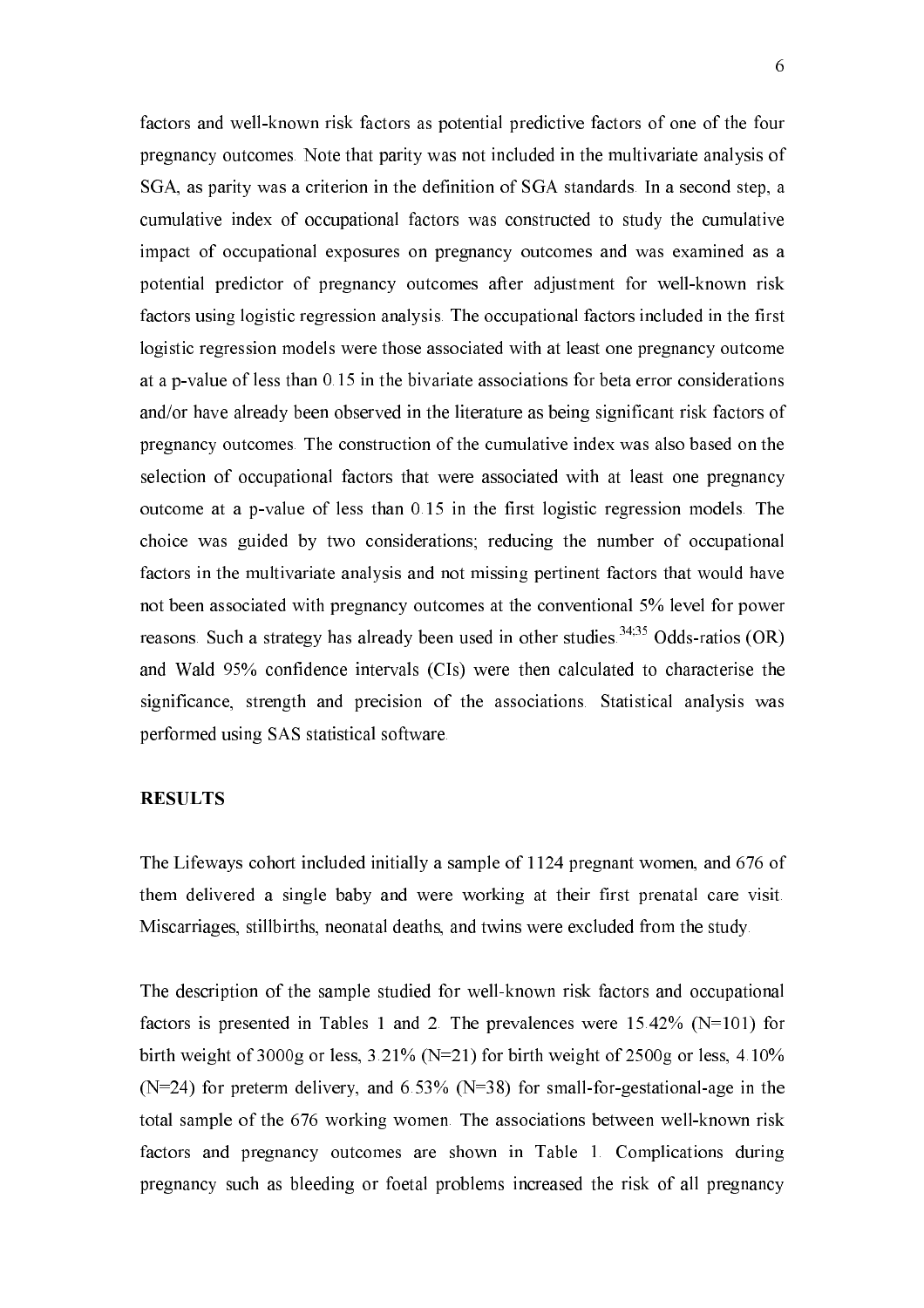outcomes. Smoking was associated with birth weight using both definitions (≤2500g and ≤3000g), and SGA. Nulliparity and alcohol consumption was associated with birth weight of 3000g or less. Some trends were also observed for other variables: BMI, planned pregnancy, and living in the East region.

The associations between occupational factors and pregnancy outcomes are presented in Table 2. Working 40 hours or more a week was found to be associated with the pregnancy outcomes of birth weight of 3000g or less (p<0.01), birth weight of 2500g or less ( $p=0.15$ ), and preterm delivery ( $p=0.10$ ). Tendencies were observed between high physical work demands and birth weight of less or equal  $3000g$  (p=0.07) and 2500g ( $p=0.08$ ), and small-for-gestational age ( $p=0.13$ ). Temporary contract tended to predict preterm delivery  $(p=0.10)$ . The variables of work contract, working hours, and physical demands, as well as shift work and job stress, that have been found to be risk factors in the literature, were retained in the multivariate analysis.

The results of the logistic regression analysis including the five occupational factors selected as well as well-known risk factors are presented in Table 3. Significant and strong predictive effects of physical work demands on birth weight of 2500g or less  $(OR=4.32, 95\% \text{ CI: } 1.24-15.00)$ , and of temporary contract on preterm delivery  $(OR=4.58, 95\% \text{ CI: } 1.09-19.22)$  were observed. Trends were also observed between long working hours (p=0.08) and shift work (p=0.12), and birth weight of 3000g or less. Job stress was associated with no pregnancy outcome. The four variables of work contract, working hours, shift work, and physical demands were used to construct a cumulative index. The description of this index and its bivariate associations with pregnancy outcomes are shown in Table 2. This index displayed a dose-response association with all pregnancy outcomes, but was not associated with small-for-gestational-age. This result was confirmed in logistic regression analysis (Table 4) that showed that being exposed to at least two of these four occupational factors increased the risk of birth weight of  $3000g$  or less (OR=2.44, 95% CI: 1.17-5.08), birth weight of  $2500g$  or less (OR=4.65, 95% CI: 1.08-20.07), and preterm delivery (OR=5.18, 95% CI: 1.00-27.01).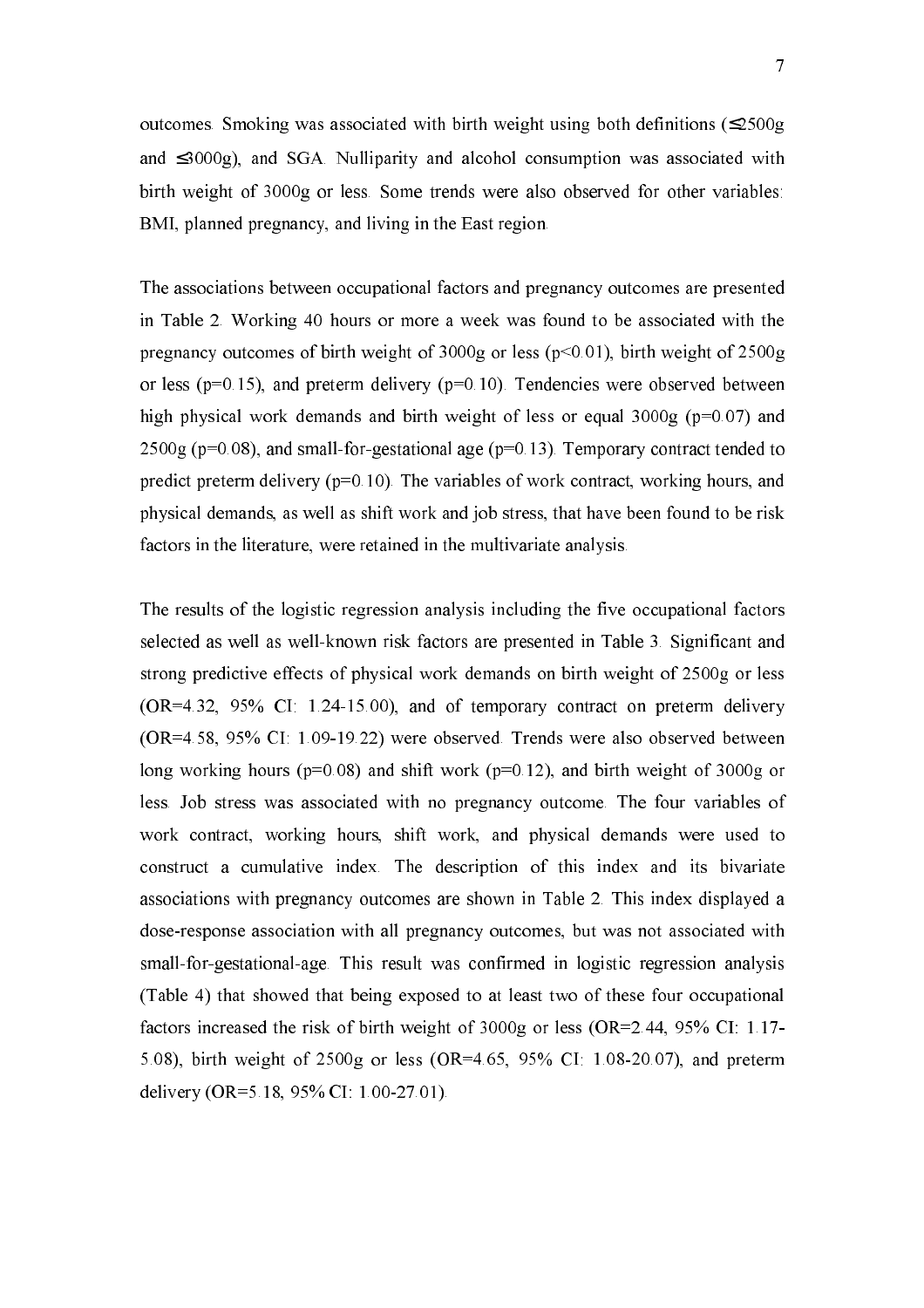Regarding well-known risk factors, logistic regression analysis (Tables  $3$  and  $4$ ) showed that complications during pregnancy predicted birth weight, preterm delivery, and small-for-gestational age. Smoking predicted birth weight of 3000 g or less and of 2500g or less. Higher age, nulliparity, and high alcohol consumption (as well as no consumption at all) were predictive of birth weight of 3000g or less.

## **DISCUSSION**

This prospective study showed that occupational factors played a substantial role in predicting pregnancy outcomes. These factors were temporary work contract, long working hours, shift work, and physical demands. The study of a cumulative index showed that exposure to at least two of these factors increased the risk by 4.6 and 5.2 for birth weight of 2500g or less and preterm delivery. Predictive effects were also observed for well-known risk factors that were nulliparity, complications during pregnancy, higher age, smoking, and alcohol consumption.

Our results showed that four occupational factors may be associated with pregnancy outcomes; temporary work contract with preterm delivery, and long working hours, shift work, and physical demands with birth weight. Temporary contract may be considered as a marker of poor working conditions that may not have been evaluated per se in the present study, and may be associated with new challenges and adaptation to the job and may generate feelings of stress and anxiety to find another future job. This type of contract and perceived job insecurity have already been observed to be associated with other health outcomes. $36$  To our knowledge, no previous study has already studied and found an association between temporary employment and pregnancy outcomes. The three last occupational factors that were long working hours, shift work, and physical demands have more commonly been associated with pregnancy outcomes in the literature. Long working hours, especially more than 40 hours per week, have been observed to be associated with pregnancy outcomes;<sup>10,12,16,19,20,23,27</sup> with preterm delivery,<sup>12,16,19,20</sup> and also with small-forgestational-age.  $10,27$  The literature review by Bonzini et al<sup>3</sup> confirmed that prolonged working hours may have a detrimental impact on pregnancy outcomes. Shift work, especially night work, has already been studied in several literature reviews and metaanalysis suggesting predictive effects on preterm delivery,  $4.5$  as demonstrated in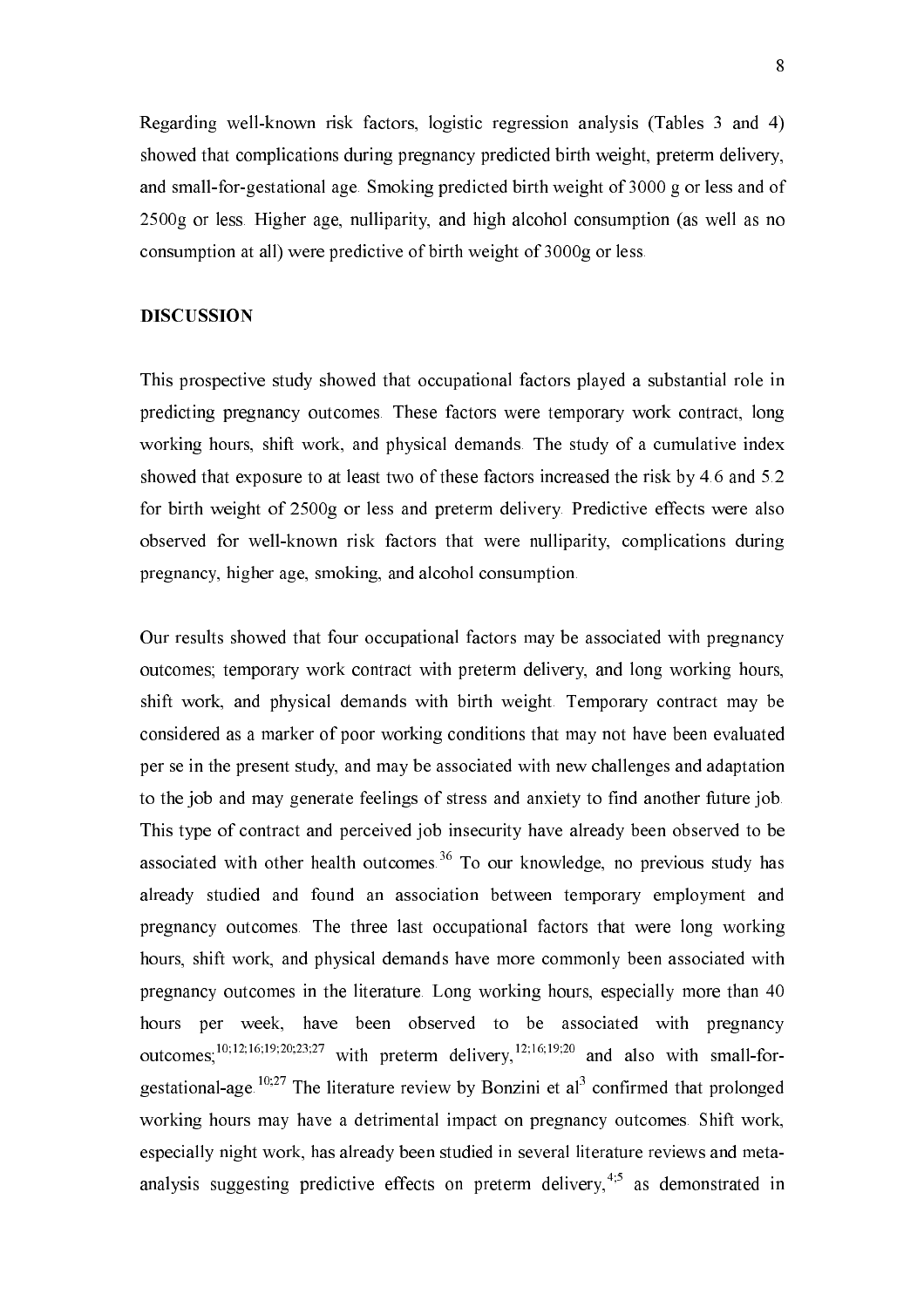several studies.  $8,14,22,26,28$  Various indicators of physical demands have already been found to predict birth outcomes,<sup>7,12,13,16,17,21</sup> especially preterm delivery.<sup>7,12,13,16</sup> The predictive role of physically demanding work has been confirmed by literature review and meta-analysis.<sup>3,4</sup> Several occupational factors were not found to be predictive factors of pregnancy outcomes in our study. This was especially the case for job stress, that was found to be a risk factor in some other studies.<sup>9,12,25</sup> Finally, the cumulative index constructed using the four occupational factors described previously displayed strong predictive effects on low birth weight and preterm delivery with ORs reaching values of 4.6 and 5.2 for exposure to two occupational factors or more. Furthermore, this index showed dose-response relationships with these pregnancy outcomes. Other authors studied and found significant effects of similar indexes on preterm delivery, confirming the negative impact of the combination of several occupational factors on this outcome.<sup>12</sup> All these studies suggested that occupational factors may be more powerful to predict preterm delivery than growth retardation, reinforcing our own findings.

This study also underlined the importance of health behaviours in pregnancy outcomes, smoking being a strong predictor of birth weight of 2500g or less and of 3000g or less, and alcohol consumption a strong predictor of birth weight of 3000g or less. We also found that no alcohol consumption at all was observed to predict birth weight of 3000g or less, suggesting a J-shaped association. This result might be explained by at least two factors: a healthy drinker effect; women with health problems like chronic diseases, or in the case of pregnancy, with history of adverse pregnancy outcomes, may be more likely to abstain from having alcoholic drinks during their pregnancy, and an under-reporting of alcohol consumption and even a complete denial of consumption for the women who had the highest alcohol intakes. Several studies pointed out that alcohol consumption, even moderate, may be associated with adverse birth outcomes<sup>37</sup> confirming our own findings. Our results are also in agreement with previous results from other studies showing that smoking is associated with pregnancy outcomes.<sup>38;39</sup>

Our study also found that age, complications during pregnancy, and nulliparity were associated with pregnancy outcomes; these findings are in agreement with previous studies<sup>7,12,16,19,21,26</sup> and reinforced the validity of our own results.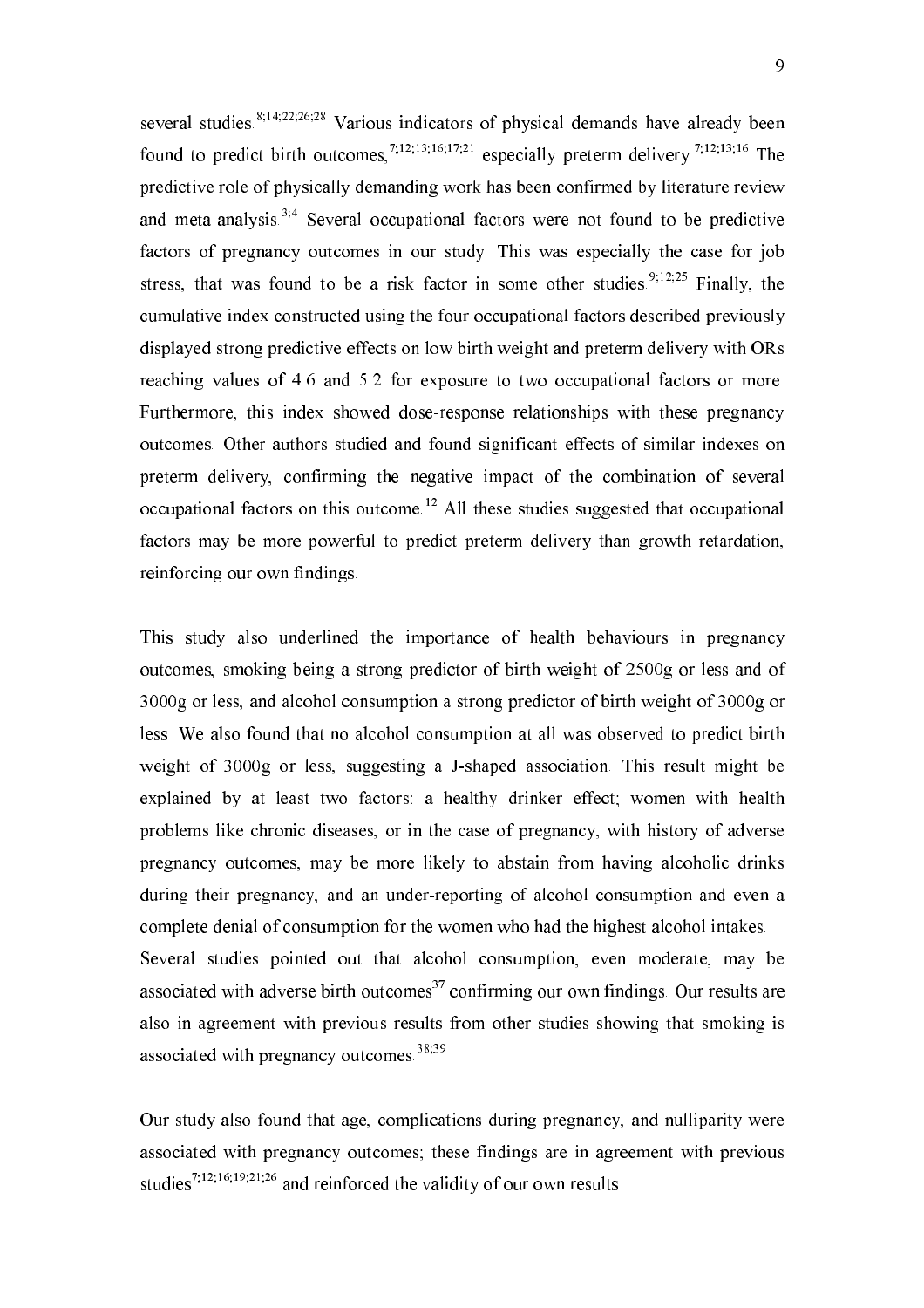This study has several major strengths: the selection process yielded a sample of women at baseline, whose social circumstances may be considered as broadly representative of Irish women. This is a prospective study, consequently the evaluation of risk factors including occupational factors was done at the beginning of pregnancy, and thus before the pregnancy outcomes which we are reporting had actually occurred, consequently there is no possibility of a recall bias. We studied the pregnancy outcomes of birth weight, preterm delivery, and small-for-gestational-age simultaneously, which has seldom been done before in relation to working conditions,  $^{7,8,10-12,24,27,28}$  and allows us to disentangle the respective contribution of premature birth and intrauterine growth retardation to birth weight. There is also no possibility of a reporting bias, as pregnancy outcomes were measured using hospital records, and thus independently of women' answers. This study included a large number of occupational factors and covered the main occupational factors that have previously been suspected to be risk factors. Evaluation of occupational factors was performed using a self-administrated questionnaire already used in Irish national surveys,  $32$  and consistent results were found regarding social gradients in these factors in Lifeways working women; women employed in low-skilled occupations were more likely to be exposed to shift work, high physical demands, low job satisfaction, and low job influence, providing elements supporting the validity of the evaluation of working conditions. Furthermore, our study took into account education level (a marker of socioeconomic status) in the multivariate analysis, consequently the associations observed can be considered as independent of socioeconomic status. This study included a large number of well-known risk factors of pregnancy outcomes allowing us to control adequately for potential confounding in our analyses.

This study also had some limitations. The cohort was designed for 5 year follow-up with power calculations to detect significant trends according to socioeconomic status on outcome measures including annual rates of health care utilisation and vaccinations.<sup>29</sup> As the present analysis is confined to working mothers, sample size may be considered as relatively small with reduced statistical power to detect subtle differences. This is why we decided to retain variables associated with pregnancy outcomes at a p-value of less than  $15\%$ , and not  $5\%$ , so as not miss some pertinent occupational factors. This selection process identified occupational factors that have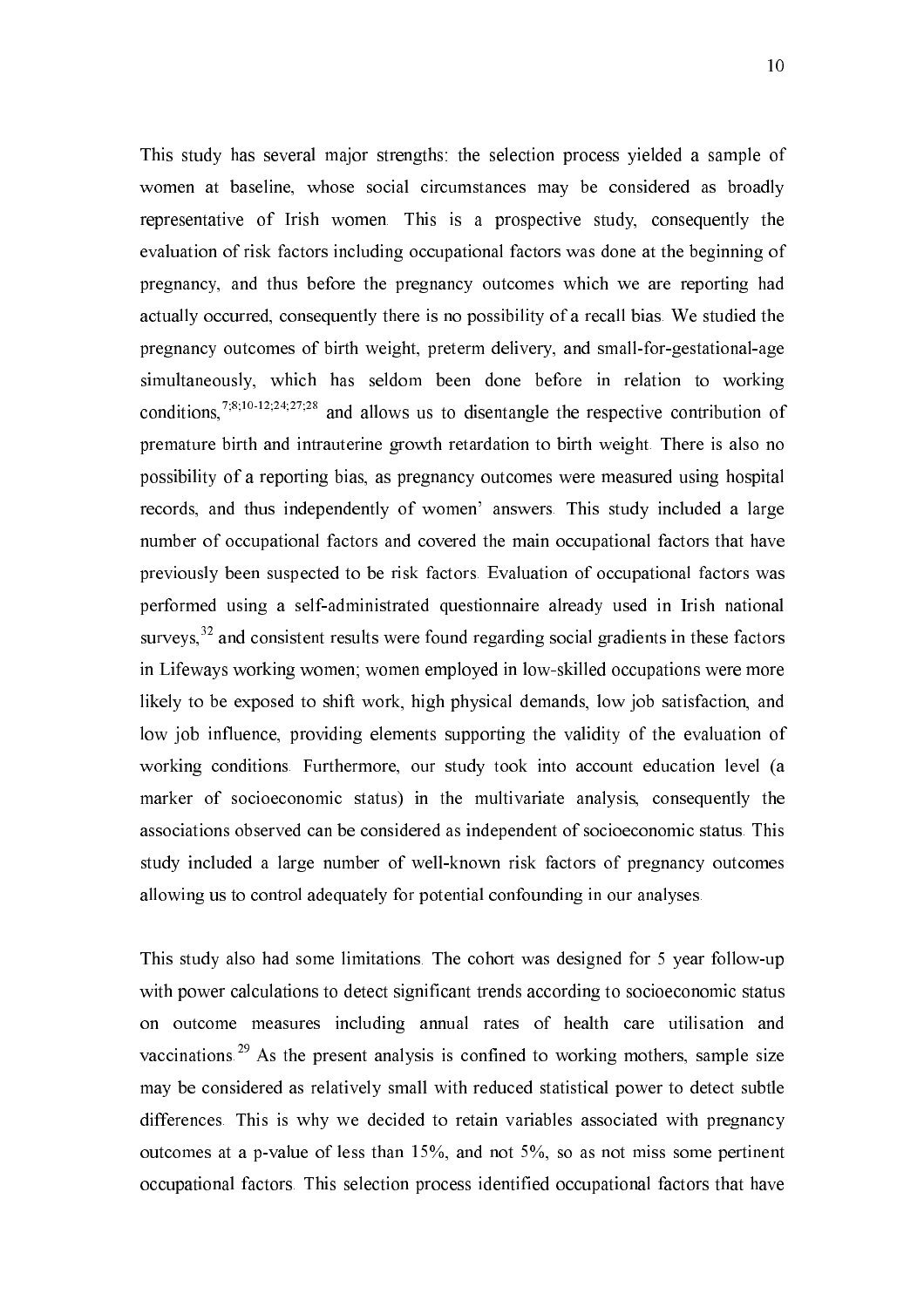already been found as risk factors in the literature (one exception was work contract), supporting the validity of our strategy. No data were available on whether, when and why women stopped working during their pregnancy, or whether working conditions changed during pregnancy. This may have led to potential exposure misclassification, that is likely to be non-differential and that may have led to underestimation of risks. Gestational age was not routinely verified by ultrasound measures in the two hospitals at the time of recruitment, which may arguably have led to potential misclassifications. Over-adjustment may be possible, as for example we controlled for complications during pregnancy that may be a mediating variable between occupational factors and pregnancy outcomes. This may have led to underestimates of the predictive effects of occupational factors. However, excluding the variable of pregnancy complications in the multivariate analyses did not modify the results. Finally, since the analysis was restricted to four pregnancy outcomes and did not consider other outcomes such as stillbirths and neonatal deaths, our findings may arguably have underestimated the effects of occupational factors. Given the very few numbers of stillbirths (5) and neonatal deaths (2) in the total Lifeways sample, the analysis of these outcomes was not possible.

### **CONCLUSION**

This study is one of the rare prospective studies focusing on the predictive effects of occupational factors on pregnancy outcomes, and the first one to be set up in Ireland. It urges further research effort on the subject of occupational predictors of pregnancy health and outcomes. As working conditions may be modifiable, intensifying research on this topic may have a substantial impact on the understanding of determinants of pregnancy outcomes and on prevention policies.

#### **DISCLOSURE OF INTERESTS**

No conflict of interest

## **CONTRIBUTION TO AUTHORSHIP**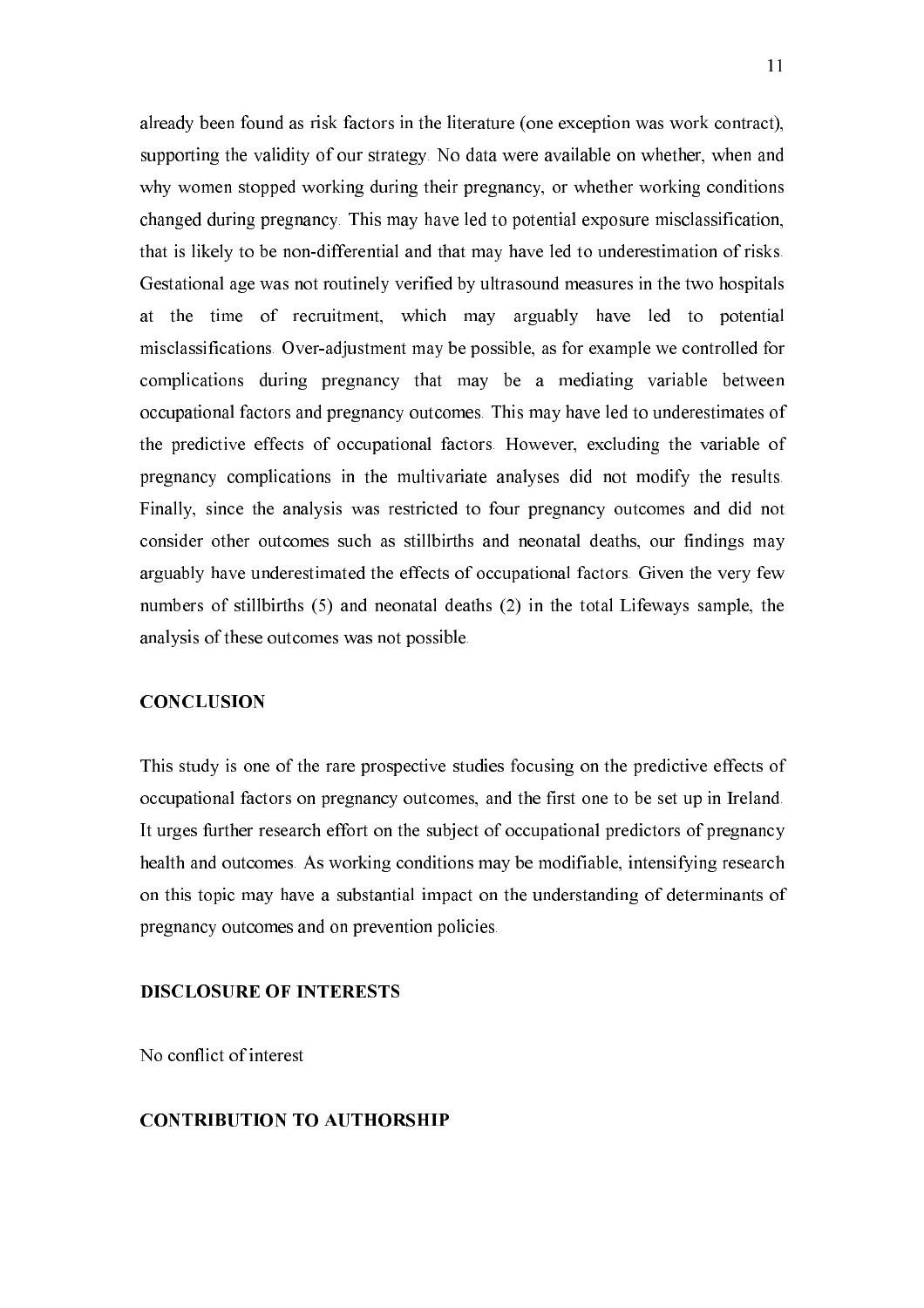I.N. wrote the study protocol in association with C.C.K., performed the analyses, and wrote the first draft of the manuscript. D.O., S.D., J.J.M., and C.C.K. all made substantial contributions to the study design, interpretation of results, and manuscript revisions. S.D., J.J.M., and C.C.K. instigated the original cohort establishment and follow-up. The Lifeways Cross-Generation Cohort Study Steering Group has overseeing responsibility for the project.

## DETAILS OF ETHICS APPROVAL

Ethical approval was obtained both from the hospitals and from the Irish College of General Practitioners ethical committees. Consent was obtained from the pregnant women at recruitment when attending their first antenatal care visit at the maternity hospital.

## FUNDING

The Lifeways cohort was funded by the Health Research Board, Ireland.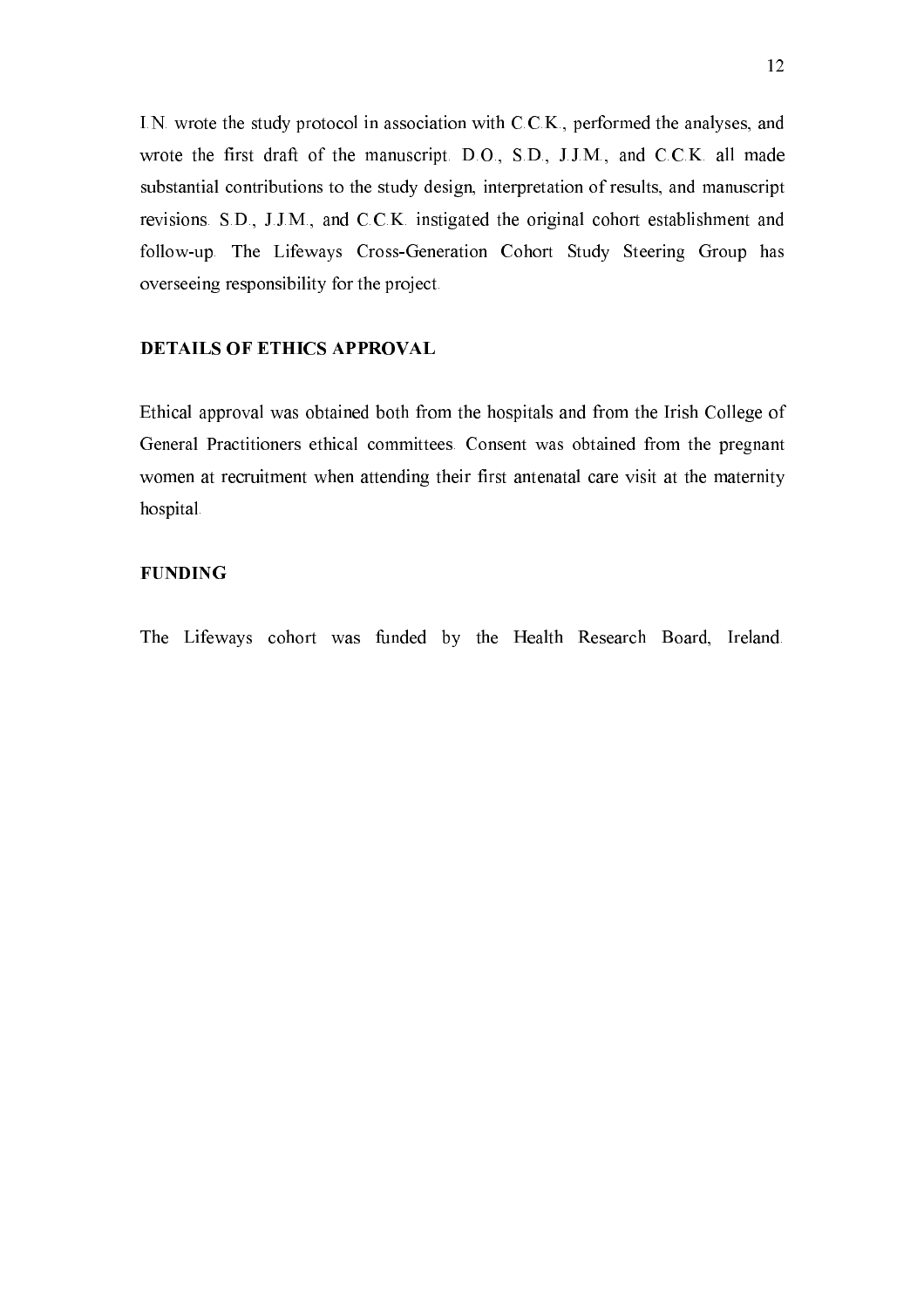#### REFERENCES

- (1) Martin JA, Kochanek KD, Strobino DM, Guyer B, MacDorman MF. Annual summary of vital statistics $-2003$ . Pediatrics 2005; 115(3):619-634.
- (2) Whincup P, Kaye S, Owen CG, Huxley R, Cook DG. Birth weight and risk of Type 2 Diabetes: A quantitative systematic review of published evidence. J Epidemiol Community Health 2008; 62(suppl 1):A15.
- (3) Bonzini M, Coggon D, Palmer KT. Risk of prematurity, low birthweight and pre-eclampsia in relation to working hours and physical activities: a systematic review. Occup Environ Med 2007; 64(4): 228-243.
- (4) Mozurkewich EL, Luke B, Avni M, Wolf FM. Working conditions and adverse pregnancy outcome: a meta-analysis. Obstet Gynecol 2000;  $95(4)$ :623-635.
- (5) Nurminen T. Shift work and reproductive health. Scand J Work Environ Health 1998; 24 Suppl 3:28-34.
- (6) Ahmed P, Jaakkola JJ. Maternal occupation and adverse pregnancy outcomes: a Finnish population-based study. Occup Med (Lond) 2007;  $57(6)$ : 417-423.
- (7) Bell JF, Zimmerman FJ, Diehr PK. Maternal Work and Birth Outcome Disparities. Matern Child Health J 2008;12:415-426.
- (8) Bodin L, Axelsson G, Ahlborg G, Jr. The association of shift work and nitrous oxide exposure in pregnancy with birth weight and gestational age. Epidemiology 1999; 10(4):429-436.
- (9) Brandt LP, Nielsen CV. Job stress and adverse outcome of pregnancy: a causal link or recall bias? Am J Epidemiol 1992;  $135(3):302-311$ .
- $(10)$  Ceron-Mireles P, Harlow SD, Sanchez-Carrillo CI. The risk of prematurity and small-for-gestational-age birth in Mexico City: the effects of working conditions and antenatal leave. Am J Public Health 1996;  $86(6)$ :  $825-831$ .
- (11) Croteau A, Marcoux S, Brisson C. Work activity in pregnancy, preventive measures, and the risk of delivering a small-for-gestational-age infant. Am J Public Health 2006; 96(5):846-855.
- (12) Croteau A, Marcoux S, Brisson C. Work activity in pregnancy, preventive measures, and the risk of preterm delivery. Am J Epidemiol 2007; 166(8):951-965.
- (13) Escriba-Aguir V, Perez-Hoyos S, Saurel-Cubizolles MJ. Physical load and psychological demand at work during pregnancy and preterm birth. Int Arch Occup Environ Health  $2001$ ;  $74(8)$ : 583-588.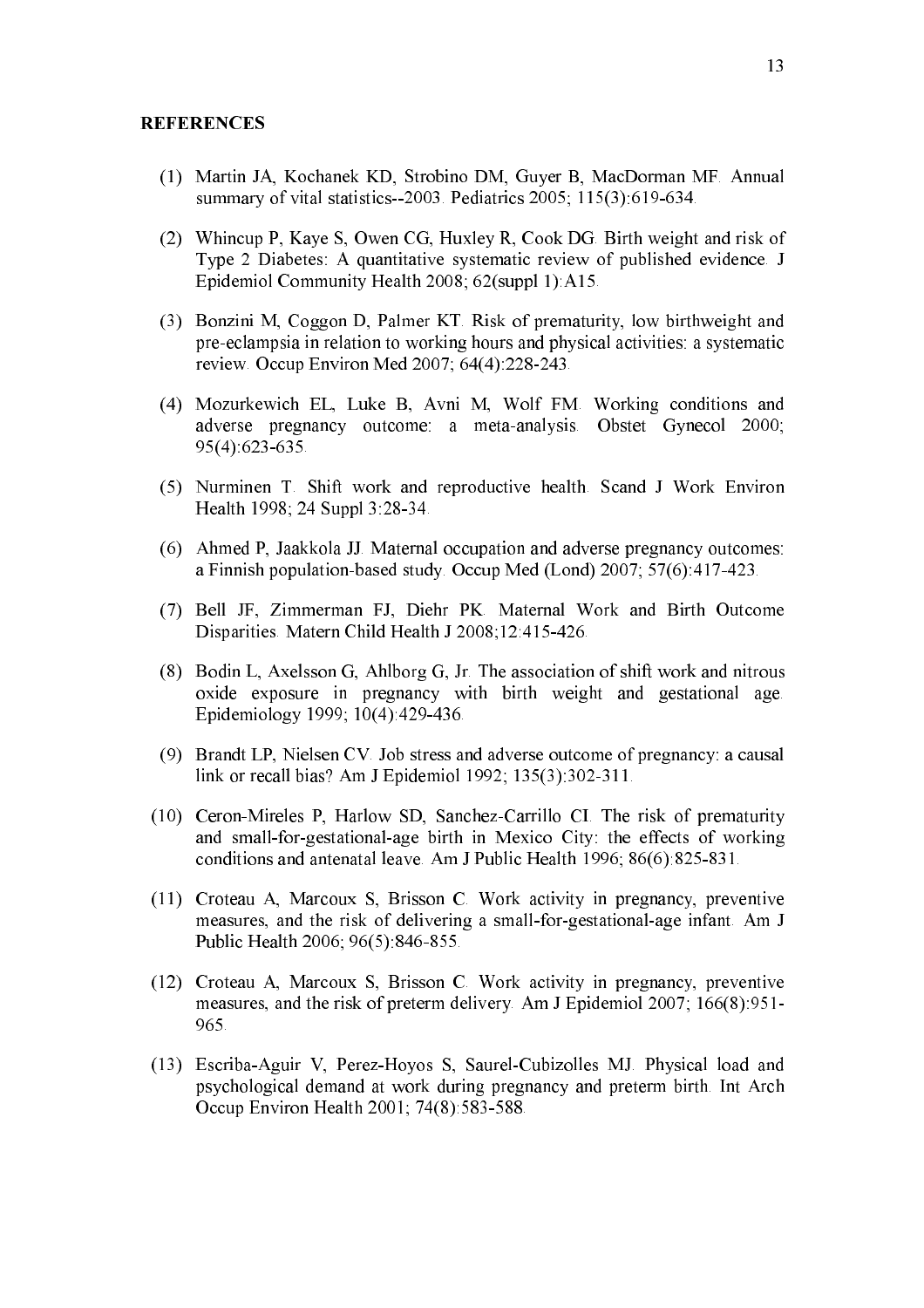- (14) Fortier I, Marcoux S, Brisson J. Maternal work during pregnancy and the risks of delivering a small-for-gestational-age or preterm infant. Scand J Work Environ Health 1995; 21(6): 412-418.
- $(15)$  Homer CJ, James SA, Siegel E. Work-related psychosocial stress and risk of preterm, low birthweight delivery. Am J Public Health 1990;  $80(2)$ : 173-177.
- (16) Luke B, Mamelle N, Keith L, Munoz F, Minogue J, Papiernik E et al. The association between occupational factors and preterm birth: a United States nurses' study. Research Committee of the Association of Women's Health, Obstetric, and Neonatal Nurses. Am J Obstet Gynecol 1995; 173(3 Pt 1):849! 862.
- (17) Meyer JD, Warren N, Reisine S. Job control, substantive complexity, and risk for low birth weight and preterm delivery: an analysis from a state birth registry. Am J Ind Med 2007;  $50(9)$ :664-675.
- (18) Meyer JD, Nichols GH, Warren N, Reisine S. Maternal Occupation and Risk for Low Birth Weight Delivery: Assessment Using State Birth Registry Data. J Occup Environ Med 2008; 50(3):306-315.
- (19) Peoples-Sheps MD, Siegel E, Suchindran CM, Origasa H, Ware A, Barakat A. Characteristics of maternal employment during pregnancy: effects on low birthweight. Am J Public Health 1991; 81(8): 1007-1012.
- (20) Saurel-Cubizolles MJ, Zeitlin J, Lelong N, Papiernik E, Di Renzo GC, Breart G. Employment, working conditions, and preterm birth: results from the Europop case-control survey. J Epidemiol Community Health 2004; 58(5):395-401.
- (21) Wergeland E, Strand K. Work pace control and pregnancy health in a population!based sample of employed women in Norway. Scand J Work Environ Health 1998; 24(3): 206-212.
- (22) Xu X, Ding M, Li B, Christiani DC. Association of rotating shiftwork with preterm births and low birth weight among never smoking women textile workers in China. Occup Environ Med 1994;  $51(7)$ : 470-474.
- (23) Hatch M, Ji BT, Shu XO, Susser M. Do standing, lifting, climbing, or long hours of work during pregnancy have an effect on fetal growth? Epidemiology 1997; 8(5):530-536.
- (24) Henriksen TB, Hedegaard M, Secher NJ. The relation between psychosocial job strain, and preterm delivery and low birthweight for gestational age. Int J Epidemiol 1994; 23(4):764-774.
- (25) Oths KS, Dunn LL, Palmer NS. A prospective study of psychosocial job strain and birth outcomes. Epidemiology  $2001$ ;  $12(6)$ : 744-746.
- (26) Pompeii LA, Savitz DA, Evenson KR, Rogers B, McMahon M. Physical exertion at work and the risk of preterm delivery and small-for-gestational-age birth. Obstet Gynecol 2005; 106(6):1279-1288.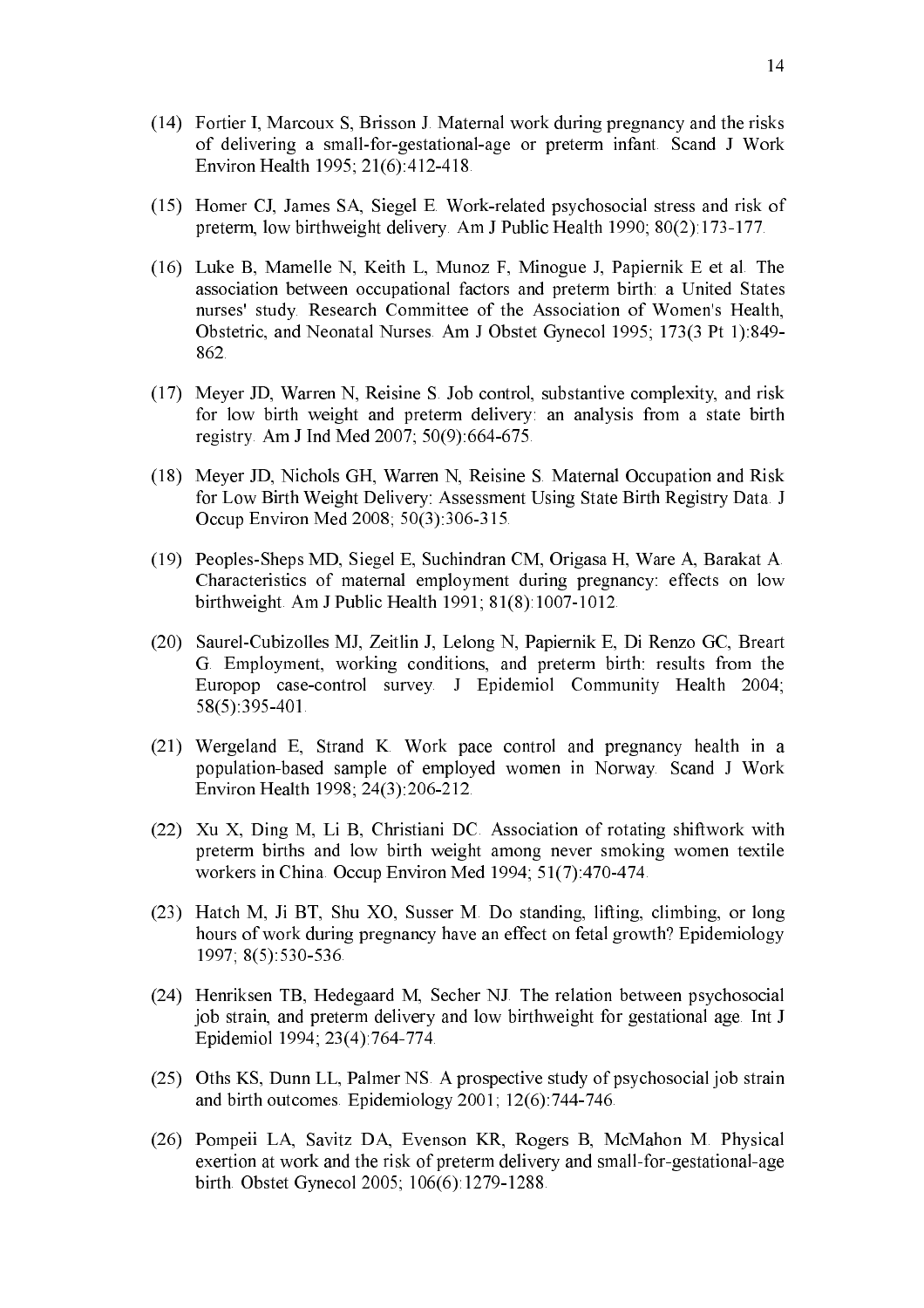- (27) Tuntiseranee P, Geater A, Chongsuvivatwong V, Kor-anantakul O. The effect of heavy maternal workload on fetal growth retardation and preterm delivery. A study among southern Thai women. J Occup Environ Med 1998; 40(11):1013-1021.
- (28) Zhu JL, Hjollund NH, Olsen J. Shift work, duration of pregnancy, and birth weight: the National Birth Cohort in Denmark. Am J Obstet Gynecol 2004; 191(1):285-291.
- (29) Murrin C, Segonds-Pichon A, Fallon UB, Hannon F, Bury G, Loftus BG et al. Self-reported pre-pregnancy maternal body mass index and infant birthweight. Ir Med J 2007;  $100(8 \text{ (suppl)})$ : 20-23.
- (30) O'Mahony D, Fallon UB, Hannon F, Kloeckner K, Avalos G, Murphy AW et al. The Lifeways Cross-Generation Study: design, recruitment and data management considerations. Ir Med J 2007:  $100(8 \text{ (subpl)})$ :3-6.
- (31) Segonds-Pichon A, Daly FH, Morrison JJ, Bury G, Murphy AW, Kelleher CC. Socio-demographic, lifestyle and cross-generation predictors of self-rated health in mothers during pregnancy. Ir Med J  $2007$ ;  $100(8 \text{ (suppl)})$ : 7-12.
- $(32)$  Kelleher CC, Friel S, Nic GS, Tay JB. Socio-demographic predictors of selfrated health in the Republic of Ireland: findings from the National Survey on Lifestyle, Attitudes and Nutrition, SLAN. Soc Sci Med 2003; 57(3):477-486.
- (33) Bonellie S, Chalmers J, Gray R, Greer I, Jarvis S, Williams C. Centile charts for birthweight for gestational age for Scottish singleton births. BMC Pregnancy Childbirth 2008; 8:5.
- (34) Leclerc A, Chastang JF, Niedhammer I, Landre MF, Roquelaure Y. Incidence of shoulder pain in repetitive work. Occup Environ Med 2004;  $61(1)$ : 39-44.
- (35) Niedhammer I, Lert F, Marne MJ. Back pain and associated factors in French nurses. Int Arch Occup Environ Health 1994;  $66(5)$ : 349-357.
- (36) Virtanen M, Kivimaki M, Joensuu M, Virtanen P, Elovainio M, Vahtera J. Temporary employment and health: a review. Int J Epidemiol 2005; 34(3):610-622.
- (37) Jaddoe VW, Bakker R, Hofman A, Mackenbach JP, Moll HA, Steegers EA et al. Moderate alcohol consumption during pregnancy and the risk of low birth weight and preterm birth. The generation R study. Ann Epidemiol 2007; 17(10):834-840.
- (38) Bernstein IM, Mongeon JA, Badger GJ, Solomon L, Heil SH, Higgins ST. Maternal smoking and its association with birth weight. Obstet Gynecol 2005; 106(5 Pt 1):986-991.
- $(39)$  Shah NR, Bracken MB. A systematic review and meta-analysis of prospective studies on the association between maternal cigarette smoking and preterm delivery. Am J Obstet Gynecol 2000;  $182(2)$ : 465-472.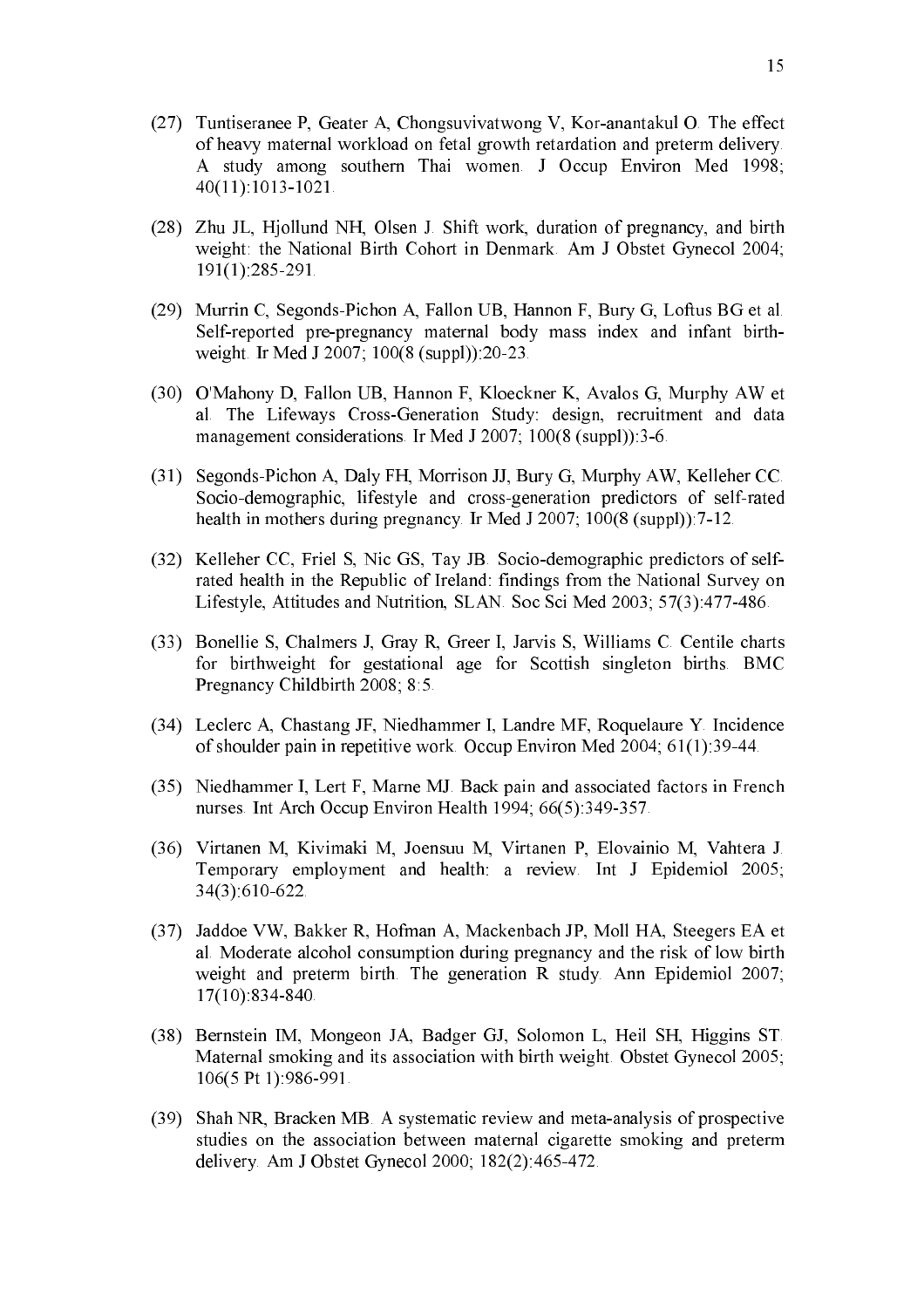|                                                                  |           | Women $(N=676)$ | <b>Birth weight</b>      |                 | <b>Birth weight</b>     |               | Preterm delivery        |       | SGA                     |               |
|------------------------------------------------------------------|-----------|-----------------|--------------------------|-----------------|-------------------------|---------------|-------------------------|-------|-------------------------|---------------|
|                                                                  |           |                 | $( \leq 3000 \text{ g})$ |                 | $( \le 2500 \text{ g})$ |               |                         |       |                         |               |
|                                                                  | ${\bf N}$ | $\frac{0}{0}$   | No cases                 | $\mathcal{V}_0$ | No cases                | $\frac{0}{0}$ | No cases                | $\%$  | No cases                | $\frac{0}{0}$ |
| Age (years)                                                      |           |                 |                          |                 |                         |               |                         |       |                         |               |
| < 25                                                             | 119       | 17.60           | 20                       | 17.09           | 5                       | 4.27          | 5                       | 5.26  | 8                       | 8.42          |
| $25 - 29$                                                        | 190       | 28.11           | 26                       | 13.83           | 8                       | 4.26          | 10                      | 5.88  | $\,$ 8 $\,$             | 4.76          |
| 30-34                                                            | 224       | 33.14           | 33                       | 15.28           | 5                       | 2.31          | 6                       | 3.06  | 13                      | 6.67          |
| $\geq 35$                                                        | 143       | 21.15           | 22                       | 16.42           | 3                       | 2.24          | 3                       | 2.42  | 9                       | 7.26          |
| Parity                                                           |           |                 |                          | $\ast$ $\ast$   |                         | $\ast$        |                         | $\,$  |                         |               |
| $1+$                                                             | 309       | 46.61           | 36                       | 11.92           | 6                       | 1.99          | $\tau$                  | 2.55  | 18                      | 6.59          |
| 0                                                                | 354       | 53.39           | 64                       | 18.29           | 15                      | 4.29          | 17                      | 5.50  | 20                      | 6.51          |
| Complications                                                    |           |                 |                          |                 |                         |               |                         |       |                         |               |
| during pregnancy                                                 |           |                 |                          | ****            |                         | ***           |                         | ***   |                         | $***$         |
| No                                                               | 551       | 81.66           | 69                       | 12.95           | 12                      | 2.25          | 14                      | 2.92  | 25                      | 5.23          |
| Yes                                                              | 124       | 18.34           | 32                       | 26.23           | 9                       | 7.38          | 10                      | 9.52  | 13                      | 12.50         |
| <b>BMI</b> ( $kg/m2$ )                                           |           |                 |                          | $\star$         |                         |               |                         |       |                         |               |
| < 20                                                             | 68        | 11.33           | 16                       | 24.24           | $\mathbf{1}$            | 1.52          | $\overline{2}$          | 3.64  | $\overline{\mathbf{4}}$ | 7.27          |
| $20 - 24$                                                        | 364       | 60.67           | 48                       | 13.56           | 10                      | 2.82          | 12                      | 3.73  | 21                      | 6.54          |
| $\geq 25$                                                        | 168       | 28.00           | 25                       | 15.43           | 8                       | 4.94          | $\overline{7}$          | 4.86  | 9                       | 6.29          |
| Smoking                                                          |           |                 |                          | ****            |                         | $\ast$ $\ast$ |                         |       |                         | $\ast$ $\ast$ |
| Non-smoker                                                       | 297       | 44.93           | 32                       | 11.11           | $\tau$                  | 2.43          | 7                       | 2.65  | 17                      | 6.46          |
| Smoker                                                           | 121       | 18.31           | 34                       | 28.57           | 8                       | 6.72          | 5                       | 5.26  | 11                      | 11.58         |
| Ex-smoker                                                        | 243       | 36.76           | 32                       | 13.62           | 5                       | 2.13          | 10                      | 4.67  | 8                       | 3.77          |
| <b>Alcohol consumption</b>                                       |           |                 |                          |                 |                         |               |                         |       |                         |               |
| (drinks/week)                                                    |           |                 |                          | ***             |                         |               |                         | $\pm$ |                         |               |
| 0                                                                | 264       | 39.05           | 45                       | 17.79           | 11                      | 4.35          | 13                      | 5.63  | 19                      | 8.30          |
| $1-7$                                                            | 225       | 33.29           | 23                       | 10.41           | 5                       | 2.26          | 5                       | 2.51  | $\overline{7}$          | 3.54          |
| $8 - 14$                                                         | 129       | 19.08           | 16                       | 12.80           | 3                       | 2.40          | $\overline{c}$          | 1.87  | 9                       | 8.41          |
| >14                                                              | 58        | 8.58            | 17                       | 30.36           | $\overline{2}$          | 3.57          | 4                       | 8.33  | 3                       | 6.25          |
| <b>Educational level</b>                                         |           |                 |                          |                 |                         |               |                         |       |                         |               |
| Lower than secondary                                             | 70        | 10.36           | 14                       | 21.54           | $\mathbf{1}$            | 1.54          | 3                       | 5.26  | 6                       | 10.53         |
| Complete secondary                                               | 215       | 31.80           | 35                       | 16.59           | $\bf 8$                 | 3.79          | $\overline{\mathbf{4}}$ | 2.19  | 11                      | 6.01          |
| Higher than secondary                                            | 391       | 57.84           | 52                       | 13.72           | 12                      | 3.17          | 17                      | 4.93  | 21                      | 6.14          |
| <b>Marital</b> status                                            |           |                 |                          |                 |                         |               |                         |       |                         |               |
| In couple                                                        | 555       | 82.10           | 78                       | 14.53           | 16                      | 2.98          | 19                      | 3.89  | 31                      | 6.38          |
| Alone                                                            | 121       | 17.90           | 23                       | 19.49           | 5                       | 4.24          | 5                       | 5.21  | $\overline{7}$          | 7.29          |
| <b>Planned pregnancy</b>                                         |           |                 |                          | $\ast$          |                         |               |                         |       |                         | $\pm$         |
| Yes                                                              | 480       | 71.01           | 64                       | 13.91           | 13                      | 2.83          | 16                      | 3.78  | 23                      | 5.48          |
| N <sub>o</sub>                                                   | 196       | 28.99           | 37                       | 18.97           | 8                       | 4.10          | 8                       | 4.94  | 15                      | 9.26          |
| Region                                                           |           |                 |                          | $\ast$          |                         |               |                         |       |                         | $\ast$        |
| West                                                             | 224       | 33.14           | 25                       | 11.74           | 5                       | 2.35          | 7                       | 3.41  | 9                       | 4.43          |
| East<br>$*_{n}$ /0 15 $*_{n}$ /0 05 $*_{n}$ /0 01 $*_{n}$ /0 001 | 452       | 66.86           | 76                       | 17.19           | 16                      | 3.62          | 17                      | 4.47  | 29                      | 7.65          |

Table 1. Well-known risk factors, birth weight, preterm delivery, and small-forgestational age (SGA)

\*p<0.15 \*\*p<0.05 \*\*\*p<0.01 \*\*\*\*p<0.001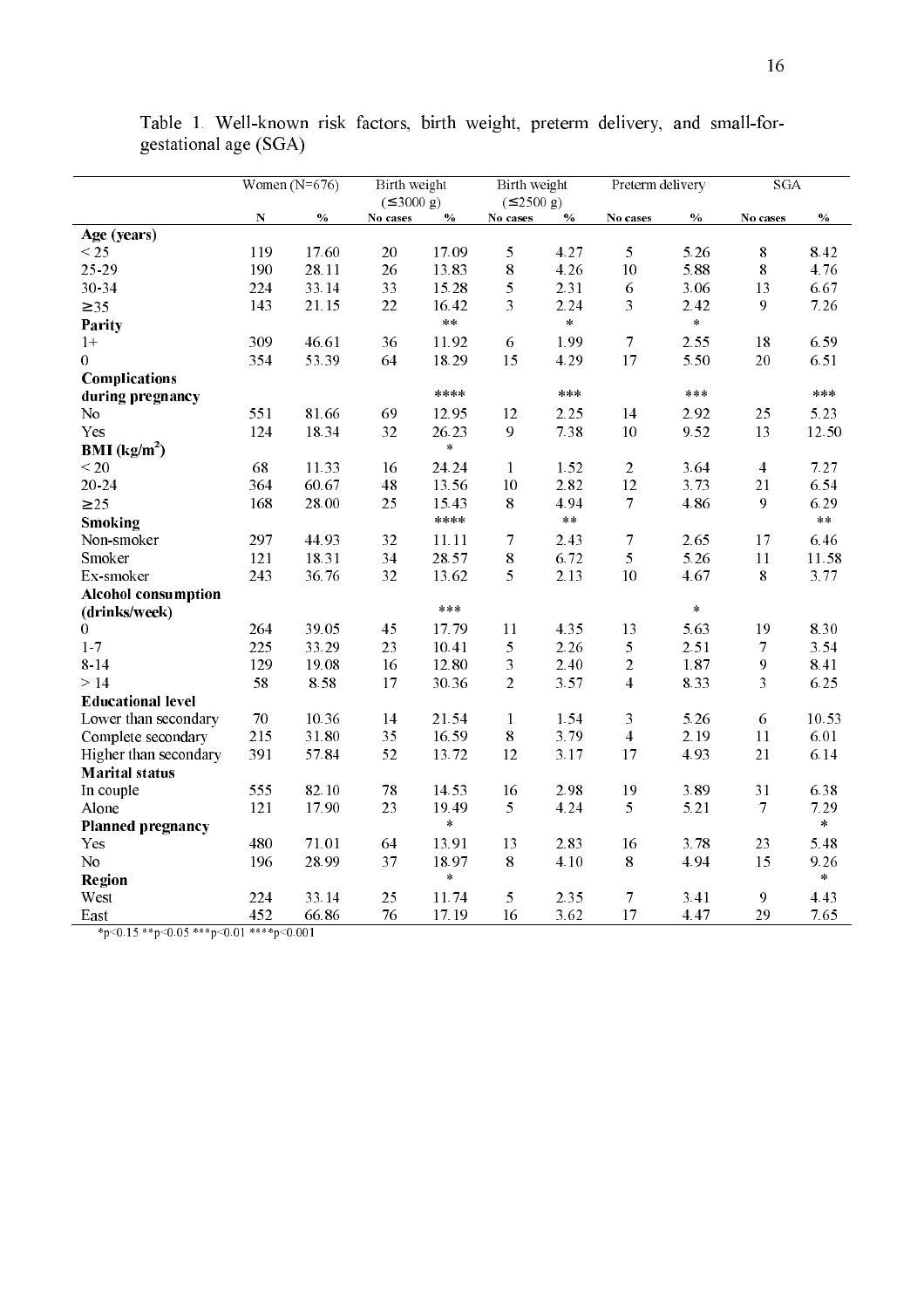|                                          |     | Women         | Birth weight             |                | <b>Birth weight</b>      |               | Preterm delivery |               | SGA                     |        |
|------------------------------------------|-----|---------------|--------------------------|----------------|--------------------------|---------------|------------------|---------------|-------------------------|--------|
|                                          |     | $(N=676)$     | $( \leq 3000 \text{ g})$ |                | $( \leq 2500 \text{ g})$ |               |                  |               |                         |        |
| <b>Occupational group (ISCO-08)</b>      | N   | $\frac{0}{0}$ | No cases                 | $\%$           | No cases                 | $\%$          | No cases         | $\frac{0}{6}$ | No cases                | $\%$   |
| Managers, professionals (1, 2)           | 143 | 21.70         | 21                       | 14.89          | 6                        | 4.26          | 7                | 5.47          | 6                       | 4.72   |
| Technicians, associate professionals (3) | 203 | 30.81         | 26                       | 13.61          | $\overline{\mathbf{4}}$  | 2.09          | 6                | 3.37          | 15                      | 8.43   |
| Clerical support workers (4)             | 122 | 18.51         | 19                       | 15.97          | 5                        | 4.20          | $\overline{2}$   | 1.87          | 9                       | 8.41   |
| Service and sales workers (5)            | 128 | 19.42         | 21                       | 16.67          | 3                        | 2.38          | 6                | 5.94          | 5                       | 5.00   |
| Blue collar workers $(6, 7, 8, 9)$       | 63  | 9.56          | 12                       | 19.67          | $\overline{2}$           | 3.28          | $\overline{2}$   | 3.64          | $\overline{\mathbf{3}}$ | 5.56   |
| Work contract                            |     |               |                          |                |                          |               |                  | $\ast$        |                         |        |
| Permanent post                           | 586 | 88.39         | 88                       | 15.52          | 18                       | 3.17          | 18               | 3.59          | 34                      | 6.81   |
|                                          | 77  | 11.61         | 13                       | 17.33          | 3                        | 4.00          | 6                | 8.57          | 3                       | 4.29   |
| Contract post                            |     |               |                          | $***$          |                          | $\pm$         |                  | $\pm$         |                         |        |
| Working hours per week<br>< 40           | 499 | 75.26         | 65                       |                | 13                       | 2.69          |                  | 3.24          | 26                      | 6.05   |
|                                          | 164 | 24.74         | 35                       | 13.46<br>22.01 | 8                        | 5.03          | 14<br>9          | 6.38          | 12                      | 8.57   |
| $\geq 40$                                |     |               |                          |                |                          |               |                  |               |                         |        |
| Shift work                               |     |               |                          |                |                          |               |                  |               |                         |        |
| N <sub>0</sub>                           | 529 | 79.91         | 75                       | 14.65          | 16                       | 3.13          | 17               | 3.70          | 28                      | 6.13   |
| Yes                                      | 133 | 20.09         | 24                       | 18.60          | 5                        | 3.88          | 6                | 5.36          | 9                       | 8.04   |
| <b>Physical demands</b>                  |     |               |                          |                |                          |               |                  |               |                         |        |
| Fairly, or not very or not at all        |     |               |                          | $\star$        |                          | $\ast$        |                  |               |                         | $\ast$ |
| physically active                        | 550 | 81.85         | 76                       | 14.29          | 14                       | 2.63          | 20               | 4.17          | 28                      | 5.86   |
| Job very physically active               | 122 | 18.15         | 25                       | 21.01          | 7                        | 5.88          | $\overline{4}$   | 3.96          | 10                      | 10.00  |
| <b>Job</b> satisfaction                  |     |               |                          |                |                          |               |                  |               |                         |        |
| High                                     | 492 | 73.43         | 70                       | 14.55          | 15                       | 3.12          | 17               | 3.96          | 28                      | 6.56   |
| Low                                      | 178 | 26.57         | 31                       | 18.34          | 6                        | 3.55          | $\overline{7}$   | 4.64          | 10                      | 6.67   |
| <b>Job stress</b>                        |     |               |                          |                |                          |               |                  |               |                         |        |
| Low                                      | 299 | 44.43         | 45                       | 15.46          | 9                        | 3.09          | 10               | 3.85          | 18                      | 7.00   |
| High                                     | 374 | 55.57         | 56                       | 15.51          | 12                       | 3.32          | 14               | 4.35          | 20                      | 6.21   |
| Job influence                            |     |               |                          |                |                          |               |                  |               |                         |        |
| High                                     | 312 | 46.71         | 48                       | 15.84          | 10                       | 3.30          | 14               | 5.15          | 16                      | 5.93   |
| Low                                      | 356 | 53.29         | 52                       | 15.12          | 11                       | 3.20          | 10               | 3.27          | 21                      | 6.89   |
| Cumulative index of occupational         |     |               |                          |                |                          |               |                  |               |                         |        |
| factors                                  |     |               |                          | $***$          |                          | $\ast$ $\ast$ |                  | $\ast$        |                         |        |
| $\boldsymbol{0}$                         | 282 | 43.79         | 28                       | 10.29          | 4                        | 1.47          | 5                | 2.02          | 12                      | 4.90   |
| 1                                        | 264 | 40.99         | 49                       | 19.22          | 11                       | 4.31          | 12               | 5.38          | 16                      | 7.17   |
| 2 or more                                | 98  | 15.22         | 21                       | 21.88          | 6                        | 6.25          | 5                | 5.88          | 8                       | 9.52   |

Cumulative index based on the sum of the following items: work contract, working hours, shift work, and physical demands  $\frac{p}{0.15} \cdot \frac{100}{100} \cdot \frac{1000}{1000} \cdot \frac{10000}{10000} \cdot \frac{100000}{100000} \cdot \frac{10000000000000000000$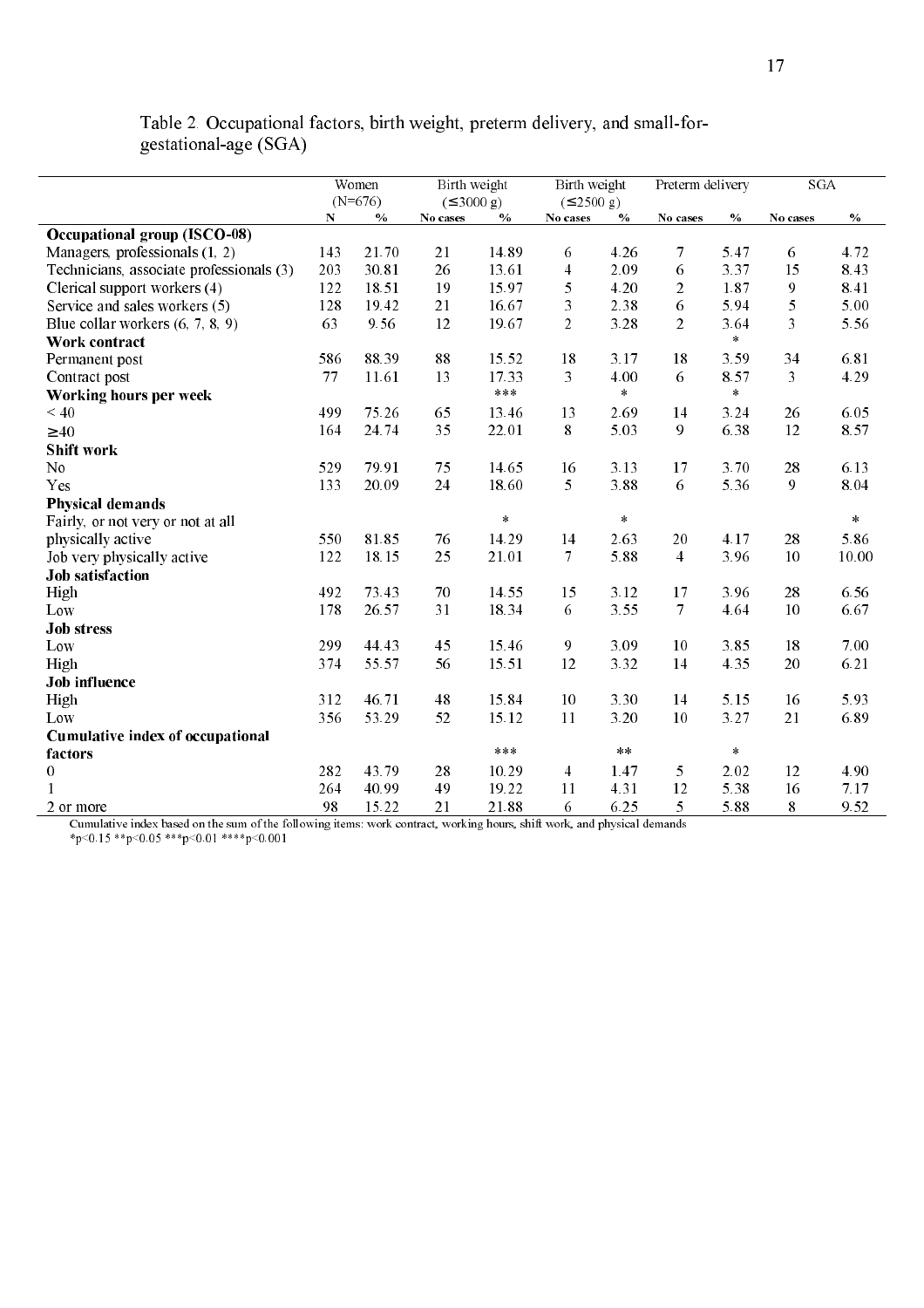|                                             |                      | Birth weight<br>$( \leq 3000 \text{ g})$<br>$N = 538$ |                      | Birth weight<br>$( \le 2500 \text{ g})$<br>$N = 538$ |                      | Preterm delivery<br>$N = 481$ |                      | SGA<br>$N = 479$ |
|---------------------------------------------|----------------------|-------------------------------------------------------|----------------------|------------------------------------------------------|----------------------|-------------------------------|----------------------|------------------|
|                                             | <b>OR</b>            | 95% CI                                                | <b>OR</b>            | 95% CI                                               | <b>OR</b>            | 95% CI                        | <b>OR</b>            | 95% CI           |
| Age (years)                                 |                      |                                                       |                      |                                                      |                      |                               |                      |                  |
| $\overline{25}$<br>25-29                    | 1<br>1.20            | 0.48-3.00                                             | $\mathbf{1}$<br>1.05 | 0.23 4.86                                            | $\mathbf{1}$<br>0.91 | 0.14-5.86                     | $\mathbf{1}$<br>0.74 | 0.17-3.13        |
| 30-34                                       | 170                  | 0.67-4.32                                             | 0.63                 | 0.11-3.57                                            | 0.53                 | 0.07-4.30                     | 1.28                 | 0 32 5 14        |
| $\geq$ 35                                   | 2.67                 | 0.96-7.42                                             | 0.91                 | 0.14-5.82                                            | 0.88                 | $0.10 - 8.20$                 | 1.25                 | $0.28 - 5.67$    |
| Parity                                      |                      |                                                       |                      |                                                      |                      |                               |                      |                  |
| $1+$                                        | $\mathbf{1}$         |                                                       | $\mathbf{1}$         |                                                      | 1                    |                               |                      |                  |
| $\Omega$                                    | 1.71                 | 0.94-3.10                                             | 2 3 9                | 0.69-8.34                                            | 2.36                 | 0.60-9.37                     |                      |                  |
| <b>Complications during</b>                 |                      |                                                       |                      |                                                      |                      |                               |                      |                  |
| pregnancy                                   |                      |                                                       |                      |                                                      |                      |                               |                      |                  |
| No                                          | $\mathbf{1}$         |                                                       | $\mathbf{1}$         |                                                      | $\mathbf{1}$         |                               | 1                    |                  |
| Yes                                         | 2.24                 | 1.24-4.04                                             | 5.77                 | 1.89-17.68                                           | 6.97                 | 2.20-22.09                    | 2.51                 | 1.07-5.86        |
| <b>BMI</b> ( $kg/m2$ )                      |                      |                                                       |                      |                                                      |                      |                               |                      |                  |
| < 20                                        | 1.63                 | 0.76-3.52                                             | 0.38                 | 0.04-3.69                                            | 1.20                 | $0.22 - 6.67$                 | 1.13                 | 0 29 4 45        |
| 20-24                                       | $\mathbf{1}$         |                                                       | $\mathbf{1}$         |                                                      | 1                    |                               | $\mathbf{1}$         |                  |
| $\geq$ 25                                   | 1.16                 | $0.64 - 2.09$                                         | 2 5 6                | 0.85-7.69                                            | 1.98                 | 0.59-6.65                     | 1.18                 | 0.48-2.90        |
| Smoking                                     |                      |                                                       |                      |                                                      |                      |                               |                      |                  |
| Non-smoker                                  | $\mathbf{1}$         |                                                       | $\mathbf{1}$         |                                                      | $\mathbf{1}$         |                               | $\mathbf{1}$         |                  |
| Smoker                                      | 3.86                 | 1.98-7.53                                             | 3.90                 | 1.10-13.78                                           | 2.10                 | 048-923                       | 1.83                 | 0.70-4.78        |
| Ex-smoker                                   | 1.32                 | $0.70 - 2.50$                                         | 133                  | 033541                                               | 1.73                 | 0.46-6.57                     | 0.57                 | $0.20 - 1.62$    |
| Alcohol consumption                         |                      |                                                       |                      |                                                      |                      |                               |                      |                  |
| (drinks/week)                               |                      |                                                       |                      |                                                      |                      |                               |                      |                  |
| $\Omega$                                    | 2.20                 | 1.14-4.23                                             | 1.42                 | 0.40-5.00                                            | 1.97                 | 0.52-7.53                     | 2.46                 | 0.82-7.40        |
| 1.7                                         | $\mathbf{1}$         |                                                       | $\mathbf{1}$         |                                                      | 1                    |                               | 1                    |                  |
| 8-14                                        | 1.04                 | 0 47 2 32                                             | 0.51                 | 0.09-2.88                                            | 0.34                 | 0.04-3.20                     | 3.05                 | 091-1027         |
| >14                                         | 2.86                 | 1.16-7.05                                             | 0.73                 | 010533                                               | 1.06                 | 0.17-6.68                     | 2.18                 | 0 44-10 87       |
| <b>Educational level</b>                    |                      |                                                       |                      |                                                      |                      |                               |                      |                  |
| Lower than secondary                        | 0.90                 | 0 36 2 25                                             | 0.35                 | 0.03 4.04                                            | 1.38                 | 0.21-9.23                     | 1.04                 | 0.28-3.84        |
| Complete secondary<br>Higher than secondary | 0.94                 | $0.53 - 1.68$                                         | 0.94<br>1            | 0.30-2.88                                            | 0.46                 | $0.11 - 1.94$                 | 0.74<br>1            | $0.30 - 1.84$    |
| <b>Marital</b> status                       | 1                    |                                                       |                      |                                                      | -1                   |                               |                      |                  |
| In couple                                   | 1                    |                                                       | 1                    |                                                      | 1                    |                               | 1                    |                  |
| Alone                                       | 0 72                 | 0.29-1.79                                             | 0.67                 | 012388                                               | 0.59                 | 0.08-4.32                     | 0.52                 | 0 12 2 19        |
| Planned pregnancy                           |                      |                                                       |                      |                                                      |                      |                               |                      |                  |
| Yes                                         | 1                    |                                                       | $\mathbf{1}$         |                                                      | -1                   |                               | 1                    |                  |
| No                                          | 1.19                 | 0.60-2.36                                             | 0.66                 | 015-297                                              | 0.63                 | 0 13 - 3 11                   | 1.62                 | $0.62 - 4.21$    |
| Region                                      |                      |                                                       |                      |                                                      |                      |                               |                      |                  |
| West                                        | 0.78                 | 0.44-1.39                                             | 0.86                 | 0.27-2.76                                            | 0.56                 | 015208                        | 0.55                 | $0.22 - 1.39$    |
| East                                        | $\mathbf{1}$         |                                                       | $\mathbf{1}$         |                                                      | $\mathbf{1}$         |                               | $\mathbf{1}$         |                  |
| Work contract                               |                      |                                                       |                      |                                                      |                      |                               |                      |                  |
| Permanent post                              | $\mathbf{1}$         |                                                       | $\mathbf{1}$         |                                                      | $\mathbf{1}$         |                               | $\mathbf{1}$         |                  |
| Contract post                               | 1.22                 | 0.55-2.72                                             | 1.98                 | 0 37 10 69                                           | 4.58                 | 1.09-19.22                    | 0.52                 | $0.11 - 2.45$    |
| Working hours per week                      |                      |                                                       |                      |                                                      |                      |                               |                      |                  |
| < 40                                        | $\mathbf{1}$         |                                                       | $\mathbf{1}$         |                                                      | 1                    |                               | 1                    |                  |
| $\geq 40$                                   | 1.67                 | 0.93-2.98                                             | $1.80\,$             | 0.56-5.80                                            | 2.25                 | 0.69-7.32                     | 1.42                 | 0.58-3.51        |
| Shift work                                  |                      |                                                       |                      |                                                      |                      |                               |                      |                  |
| No                                          | $\mathbf{1}$         |                                                       | $\mathbf{1}$         |                                                      | $\mathbf{1}$         |                               | $\mathbf{1}$         |                  |
| Yes                                         | 1.63                 | 0.88 3.02                                             | 0.92                 | 0.26-3.26                                            | 1.68                 | 0.44-6.34                     | 1.32                 | 0.50-3.46        |
| Physical demands                            |                      |                                                       |                      |                                                      |                      |                               |                      |                  |
| Fairly, or not very or not at all           |                      |                                                       |                      |                                                      |                      |                               |                      |                  |
| physically active                           | $\mathbf{1}$         |                                                       | $\mathbf{1}$         |                                                      | $\mathbf{1}$         |                               | 1                    |                  |
| Job very physically active                  | 1.25                 | 0.64-2.46                                             | 4.32                 | 1.24-15.00                                           | $1.20\,$             | 0.25-5.66                     | 1.44                 | 0 53 3 86        |
| Job stress                                  |                      |                                                       |                      |                                                      |                      |                               | $\mathbf{1}$         |                  |
| Low<br>High                                 | $\mathbf{1}$<br>0.80 | 0.47-1.36                                             | $\mathbf{1}$<br>0.65 | 023-186                                              | $\mathbf{1}$<br>1.11 | 0.36-3.45                     | 0.60                 | 0.26-1.37        |
|                                             |                      |                                                       |                      |                                                      |                      |                               |                      |                  |

Table 3. Predictive factors of birth weight, preterm delivery, and small-for-<br>gestational-age (SGA): results from logistic regression analysis